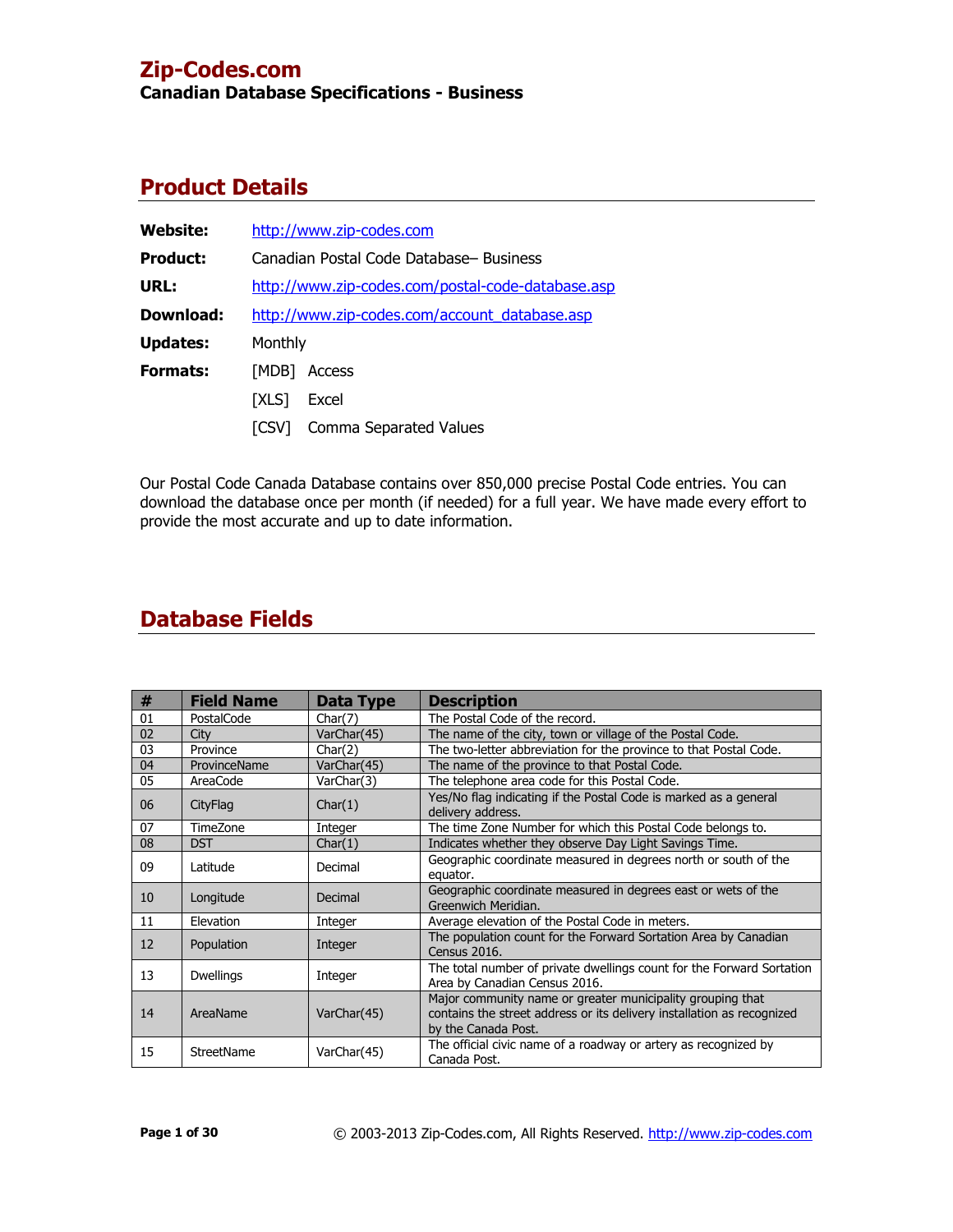| 16 | StreetTypeCode                              | VarChar (6)   | Official description used to identify the type of road or artery.                                                                                                                                                                             |
|----|---------------------------------------------|---------------|-----------------------------------------------------------------------------------------------------------------------------------------------------------------------------------------------------------------------------------------------|
| 17 | <b>StreetDirCode</b>                        | VarChar (2)   | The street direction component of an official street name.                                                                                                                                                                                    |
| 18 | StreetSuffix                                | VarChar (3)   | The address suffix associated with the street address from number.                                                                                                                                                                            |
| 19 | CityMixedCase                               | VarChar (45)  | The name of the city, town or village of the Postal Code in Mixed<br>Case format.                                                                                                                                                             |
| 20 | <b>AreaNameMixedCas</b><br>e                | VarChar (45)  | Major community name or greater municipality grouping that<br>contains the street address or its delivery installation as recognized<br>by the Canada Post in Mixed Case format.                                                              |
| 21 | MunicipalityName                            | VarChar (45)  | The name of the municipality this Postal Code is in.                                                                                                                                                                                          |
| 22 | CensusMetropolitan<br>AreaUID               | VarChar (3)   | Uniquely identifies a census metropolitan area.                                                                                                                                                                                               |
| 23 | CensusMetropolitan<br>AreaName              | VarChar (100) | Census metropolitan area name.                                                                                                                                                                                                                |
| 24 | CensusDivisionUID                           | VarChar (45)  | Uniquely identifies a census division (composed of the 2-digit<br>province/territory unique identifier followed by the<br>2-digit census division code)                                                                                       |
| 25 | CensusDivisionNam<br>e                      | VarChar (255) | Census division name.                                                                                                                                                                                                                         |
| 26 | CensusSubDivision<br>UID                    | VarChar (7)   | Uniquely identifies a census subdivision (composed of the 2-digit<br>province/territory unique identifier followed by the<br>2-digit census division code and the 3-digit census subdivision code).                                           |
| 27 | CensusSubDivision<br>Name                   | VarChar (255) | Census subdivision name.                                                                                                                                                                                                                      |
| 28 | RecordType                                  | Char(1)       | Defines the type of Postal Code.                                                                                                                                                                                                              |
| 29 | AddressType                                 | Char(1)       | A code denoting whether an address is in the form of a civic address<br>or in the form of a delivery installation address.                                                                                                                    |
| 30 | <b>StreetNameMixedC</b><br>ase              | VarChar(45)   | The official civic name of a roadway or artery as recognized by<br>Canada Post, in mixed case letters (not all uppercase).                                                                                                                    |
| 31 | FederalElectoralDist<br>rictUID             | VarChar(5)    | Uniquely identifies a federal electoral district (composed of the 2-digit<br>province/territory unique identifier followed by the<br>3-digit federal electoral district code).                                                                |
| 32 | FederalElectoralDist<br>rictName            | VarChar (255) | Federal electoral district name.                                                                                                                                                                                                              |
| 33 | DesignatedPlaceUI<br>D                      | VarChar(6)    | Uniquely identifies a designated place (composed of the 2-digit<br>province or territory unique identifier followed by the<br>4-digit designated place code)                                                                                  |
| 34 | DesignatedPlaceNa<br>me                     | VarChar (255) | Designated place name                                                                                                                                                                                                                         |
| 35 | EconomicRegionUI<br>D                       | VarChar(4)    | Uniquely identifies an economic region (composed of the 2-digit<br>province/territory unique identifier followed by the<br>2-digit economic region code).                                                                                     |
| 36 | <b>EconomicRegionNa</b><br>me               | VarChar (255) | Economic region name.                                                                                                                                                                                                                         |
| 37 | CensusDisseminatio<br>nAreaUID              | VarChar(8)    | Uniquely identifies a dissemination area (composed of the 2-digit<br>province/territory unique identifier followed by the<br>2-digit census division code and the 4-digit dissemination area code).                                           |
| 38 | <b>CensusConsolidated</b><br>SubdivisionUID | VarChar(7)    | Uniquely identifies a census consolidated subdivision (composed of<br>the 2-digit province/territory unique identifier followed<br>by the 2-digit census division code and the 3-digit census<br>consolidated subdivision code).              |
| 39 | CensusConsolidated<br>SubdivisionName       | VarChar (255) | Census consolidated subdivision name.                                                                                                                                                                                                         |
| 40 | CensusTractUID                              | VarChar(10)   | Uniquely identifies a census tract within a census metropolitan<br>area/census agglomeration (composed of the 3-digit<br>census metropolitan area/census agglomeration unique identifier<br>followed by the 7.2-character census tract name). |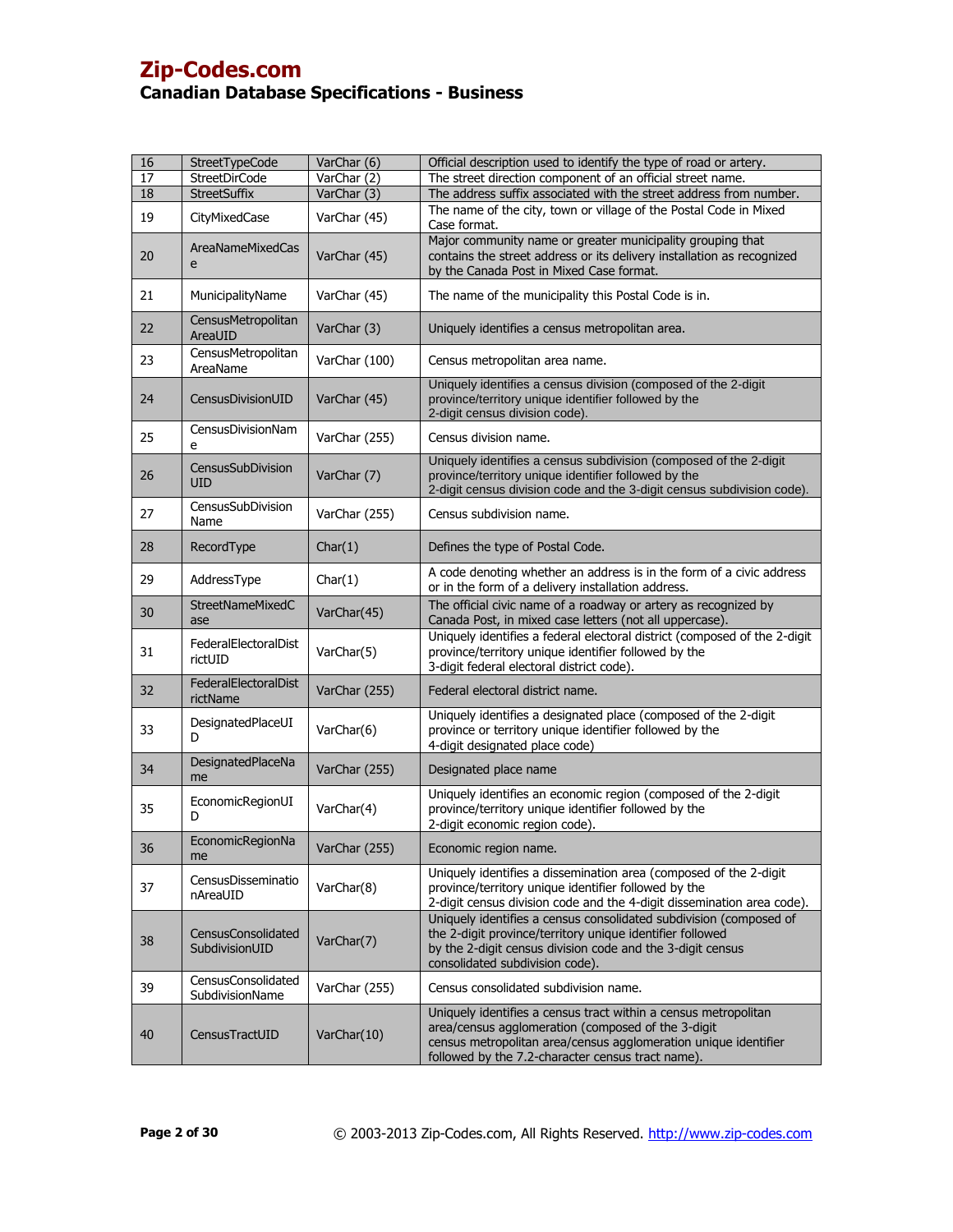| 41 | CensusTractName          | VarChar (255) | Every census tract is assigned a 7.2-character numeric 'name'<br>(including leading zeros, a decimal point and trailing zeros). |
|----|--------------------------|---------------|---------------------------------------------------------------------------------------------------------------------------------|
| 42 | PopulationCentreUI       | VarChar(4)    | Uniquely identifies a population centre                                                                                         |
| 43 | PopulationCentreNa<br>me | VarChar (255) | Population centre name                                                                                                          |

## **Data:** Municipality Cross Reference **Table Name:** PostalCodeSupplement\_Municipality

| #  | <b>Field Name</b>         | <b>Data</b><br>Type | <b>Description</b>                                                                                                                                                                    |
|----|---------------------------|---------------------|---------------------------------------------------------------------------------------------------------------------------------------------------------------------------------------|
| 01 | ProvinceSequenceNumber    | Char(2)             | A numeric code listing the province or territory's position<br>geographically, in east to west sequence within Canada.                                                                |
| 02 | AlternateMunicipalityName | VarChar(30)         | Alternate names, alternate spellings, and abbreviations for many<br>of the municipality names contained within the address lookup<br>file.                                            |
| 03 | MunicipalityName          | VarChar(30)         | A municipality is any city, town or village in Canada that is<br>recognized as a valid mailing address by Canada Post.                                                                |
| 04 | AlternateType             | VarChar(1)          | Indicates the type of alternate municipality name.                                                                                                                                    |
| 05 | ValidAlternate            | VarChar(1)          | Indicates whether the alternate name is acceptable for use as the<br>municipality component of an address.                                                                            |
| 06 | <b>FSA</b>                | Char(3)             | The FSA comprises the first three characters of a postal code.<br>The FSA qualifies the area within a municipality that is permitted<br>to use the valid alternate municipality name. |
| 07 | Province                  | Char(2)             | The two-letter abbreviation for the province.                                                                                                                                         |

# **Data:** Accent Supplement File **Table Name:** PostalCodeSupplement\_Accent

| #  | <b>Field Name</b> | <b>Data</b><br><b>Type</b> | <b>Description</b>                                                                    |
|----|-------------------|----------------------------|---------------------------------------------------------------------------------------|
| 01 | NonAccentedName   | VarChar(60)                | A localized accented name                                                             |
| 02 | AccentedName      | VarChar(60)                | A non-localized non-accented name                                                     |
| 03 | AccentedNameCoded | VarChar(60)                | A non-localized non-accented name with codes representing the<br>accented characters. |

## **Data:** Street Supplement File **Table Name:** PostalCodeSupplement\_Street

| #  | <b>Field Name</b>   | <b>Data</b><br>Type | <b>Description</b>                                                                                                     |
|----|---------------------|---------------------|------------------------------------------------------------------------------------------------------------------------|
| 01 | Province            | Char(2)             | The two-letter abbreviation for the province.                                                                          |
| 02 | MunicipalityName    | VarChar(30)         | A municipality is any city, town or village in Canada that is<br>recognized as a valid mailing address by Canada Post. |
| 03 | AlternateStreetName | VarChar(45)         | The alternate civic name of a roadway or artery as recognized by                                                       |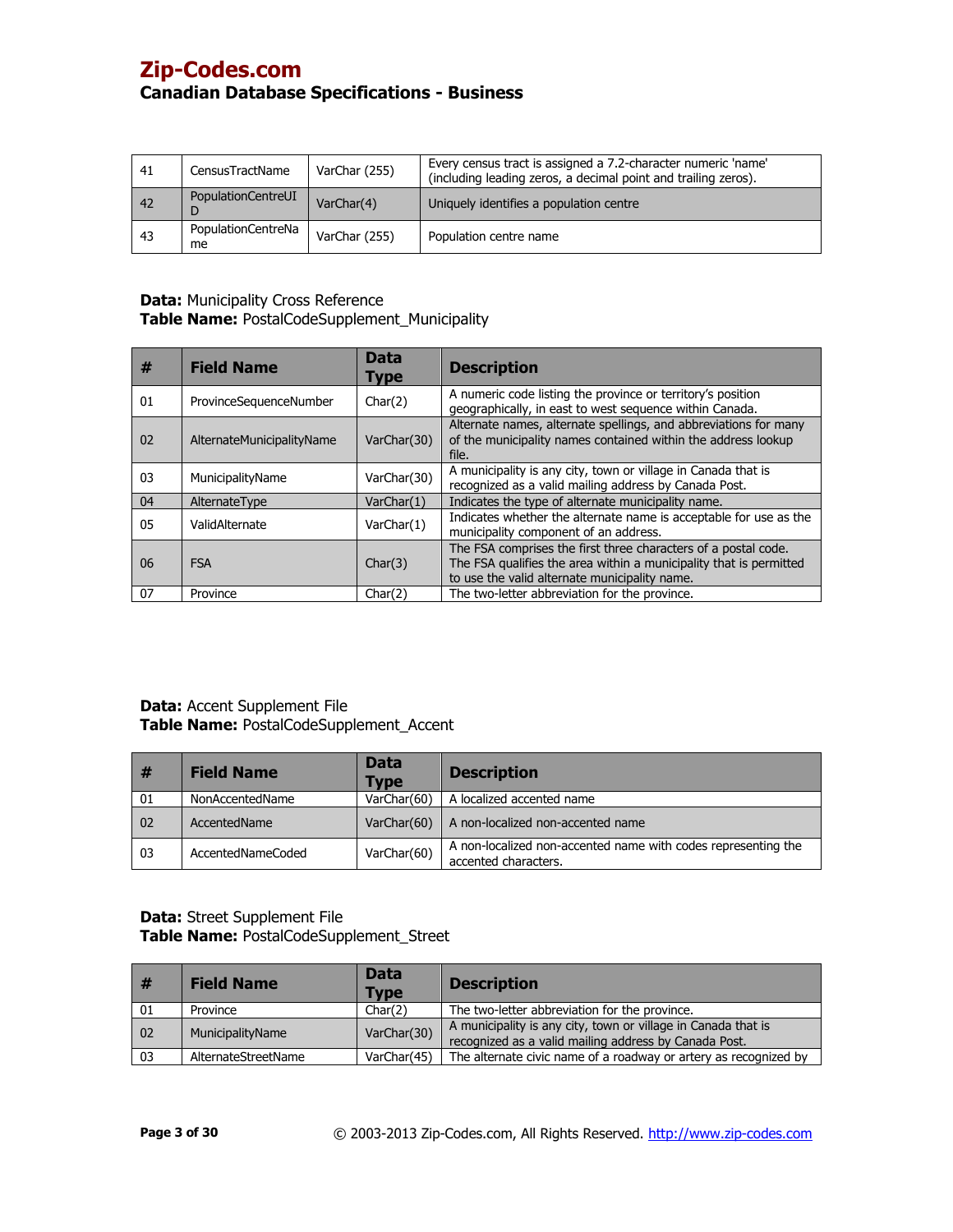|    |                                  |             | Canada Post.                                                                    |
|----|----------------------------------|-------------|---------------------------------------------------------------------------------|
| 04 | AlternateStreetTypeCode          | VarChar (6) | Official description used to identify the type of road or artery.               |
| 05 | AlternateStreetDirectionCod<br>e | VarChar (2) | The street direction component of an official street name.                      |
| 06 | <b>StreetName</b>                | VarChar(45) | The official civic name of a roadway or artery as recognized by<br>Canada Post. |
| 07 | StreetTypeCode                   | VarChar (6) | Official description used to identify the type of road or artery.               |
| 08 | StreetDirectionCode              | VarChar (2) | The street direction component of an official street name.                      |

# **PCCF (Postal Code Conversion File)**

The Postal Code<sup>OM</sup> Conversion File (PCCF) is a digital file which provides a correspondence between the Canada Post Corporation (CPC) six-character postal code<sup>OM</sup> and Statistics Canada's standard geographic areas for which census data and other statistics are produced. Through the link between postal codes<sup>om</sup> and standard geographic areas, the PCCF permits the integration of data from various sources.

The geographic coordinates, which represent the standard geostatistical areas linked to each postal code<sup>om</sup> on the PCCF, are commonly used to map the distribution of data for spatial analysis (e.g., clients, activities). The location information is a powerful tool for marketing, planning, or research purposes.

The main Postal Code table contains a UID that assigns it to each geographic region. You can join that UID with the UID from the geographic data tables below for additional information on that geographic region.

For this release, all Postal Codes are geocoded with a latitude/longitude value, then that value is checked against the boundary for each geographic region below. Matches are assigned automatically and assigned geographic regions are updated monthly as changes are made.

About 96% of the postal codes<sup>OM</sup> are assigned to geographic areas using our automated process.

| #  | <b>Field Name</b> | <b>Data</b><br>Type | <b>Description</b>                                                                                                                                                                                                               |
|----|-------------------|---------------------|----------------------------------------------------------------------------------------------------------------------------------------------------------------------------------------------------------------------------------|
| 01 | <b>CCSUID</b>     | VarChar(7)          | Uniquely identifies a census consolidated subdivision (composed<br>of the 2-digit province/territory unique identifier followed by the<br>2-digit census division code and the 3-digit census consolidated<br>subdivision code). |
| 02 | CCSName           | VarChar(255)        | Census consolidated subdivision name.                                                                                                                                                                                            |
| 03 | <b>PRUID</b>      | VarChar(2)          | Uniquely identifies a province or territory.                                                                                                                                                                                     |
| 04 | PRName            | VarChar(55)         | Province or territory name.                                                                                                                                                                                                      |
| 05 | <b>CDUID</b>      | VarChar (4)         | Uniquely identifies a census division (composed of the 2-digit<br>province/territory unique identifier followed by the 2-digit<br>census division code).                                                                         |
| 06 | CDName            | VarChar(100)        | Census division name.                                                                                                                                                                                                            |
| 07 | CDType            | VarChar(3)          | Census division type.                                                                                                                                                                                                            |

**Data:** Census Consolidated Subdivision Supplement File **Table Name:** PostalCodeSupplement\_CensusConsolidatedSubdivision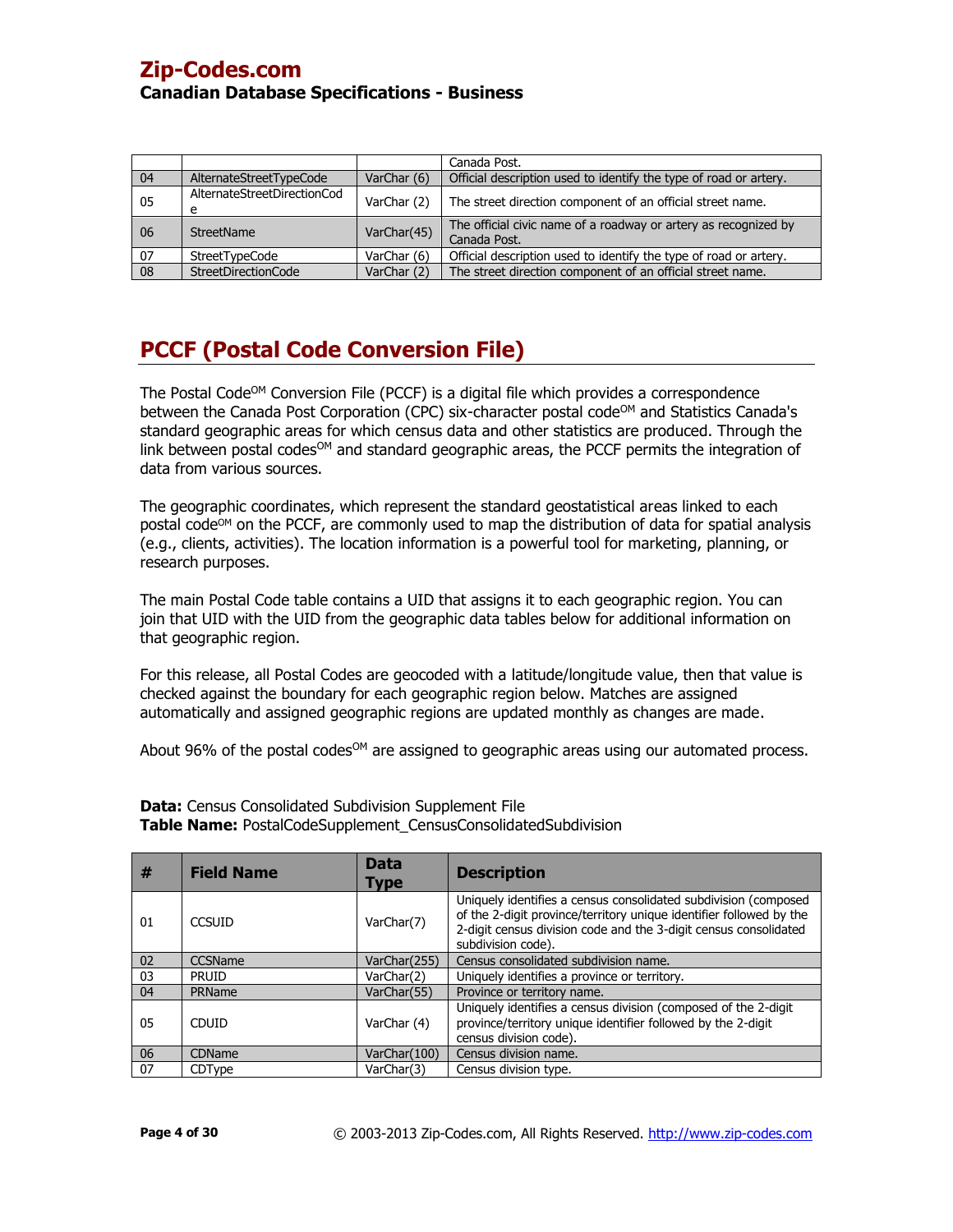| #  | <b>Field Name</b> | <b>Data</b><br><b>Type</b> | <b>Description</b>                                                                                                                                                                                                                                                         |
|----|-------------------|----------------------------|----------------------------------------------------------------------------------------------------------------------------------------------------------------------------------------------------------------------------------------------------------------------------|
| 01 | <b>DAUID</b>      | VarChar(8)                 | Uniquely identifies a dissemination area (composed of the 2-<br>digit province/territory unique identifier followed by the<br>2-digit census division code and the 4-digit dissemination area<br>code).                                                                    |
| 02 | <b>PRUID</b>      | VarChar(2)                 | Uniquely identifies a province or territory.                                                                                                                                                                                                                               |
| 03 | PRName            | VarChar(55)                | Province or territory name.                                                                                                                                                                                                                                                |
| 04 | <b>CDUID</b>      | VarChar (4)                | Uniquely identifies a census division (composed of the 2-digit<br>province/territory unique identifier followed by the 2-digit<br>census division code).                                                                                                                   |
| 05 | CDName            | VarChar(100)               | Census division name.                                                                                                                                                                                                                                                      |
| 06 | CDType            | VarChar(3)                 | Census division type.                                                                                                                                                                                                                                                      |
| 07 | <b>CCSUID</b>     | VarChar(7)                 | Uniquely identifies a census consolidated subdivision (composed<br>of the 2-digit province/territory unique identifier followed<br>by the 2-digit census division code and the 3-digit census<br>consolidated subdivision code).                                           |
| 08 | <b>CCSName</b>    | VarChar(100)               | Census consolidated subdivision name.                                                                                                                                                                                                                                      |
| 09 | <b>CSDUID</b>     | VarChar(3)                 | Uniquely identifies a census subdivision (composed of the 2-digit<br>province/territory unique identifier followed by the<br>2-digit census division code and the 3-digit census subdivision<br>code).                                                                     |
| 10 | CSDName           | VarChar(4)                 | Census subdivision name.                                                                                                                                                                                                                                                   |
| 11 | <b>CSDType</b>    | VarChar(3)                 | Census subdivisions are classified according to designations<br>adopted by provincial/territorial or federal authorities.                                                                                                                                                  |
| 12 | <b>ERUID</b>      | VarChar (4)                | Uniquely identifies an economic region (composed of the 2-digit<br>province/territory unique identifier followed by the 2-digit<br>economic region code).                                                                                                                  |
| 13 | ERName            | VarChar(100)               | Economic region name.                                                                                                                                                                                                                                                      |
| 14 | SACCode           | VarChar(3)                 | The 3-digit Statistical Area Classification code.                                                                                                                                                                                                                          |
| 15 | SACType           | VarChar(3)                 | The Statistical Area Classification groups census subdivisions<br>according to whether they are a component of a census<br>metropolitan area, a census agglomeration, a census<br>metropolitan influenced zone or the territories.                                         |
| 16 | <b>CMAUID</b>     | VarChar(4)                 | Uniquely identifies a census metropolitan area/census<br>agglomeration.                                                                                                                                                                                                    |
| 17 | <b>CMAName</b>    | VarChar(250)               | Uniquely identifies the provincial/territorial part of a census<br>metropolitan area/census agglomeration (composed of the<br>2-digit province/territory unique identifier followed by the 3-digit<br>census metropolitan area/census agglomeration unique<br>identifier). |
| 18 | CMAType           | VarChar(3)                 | Census metropolitan area or census agglomeration name.                                                                                                                                                                                                                     |
| 19 | <b>CMAPUID</b>    | VarChar(5)                 | A one-character field identifying whether the unit is a census<br>metropolitan area, a tracted census agglomeration or a<br>non-tracted census agglomeration.                                                                                                              |
| 20 | <b>CTUID</b>      | VarChar(10)                | Uniquely identifies a census tract within a census metropolitan<br>area/census agglomeration (composed of the 3-digit<br>census metropolitan area/census agglomeration unique<br>identifier followed by the 7.2-character census tract name).                              |
| 21 | <b>CTName</b>     | VarChar(100)               | Every census tract is assigned a 7.2-character numeric 'name'<br>(including leading zeros, a decimal point and trailing<br>zeros).                                                                                                                                         |

# **Data:** Census Dissemination Area Supplement File **Table Name:** PostalCodeSupplement\_CensusDisseminationArea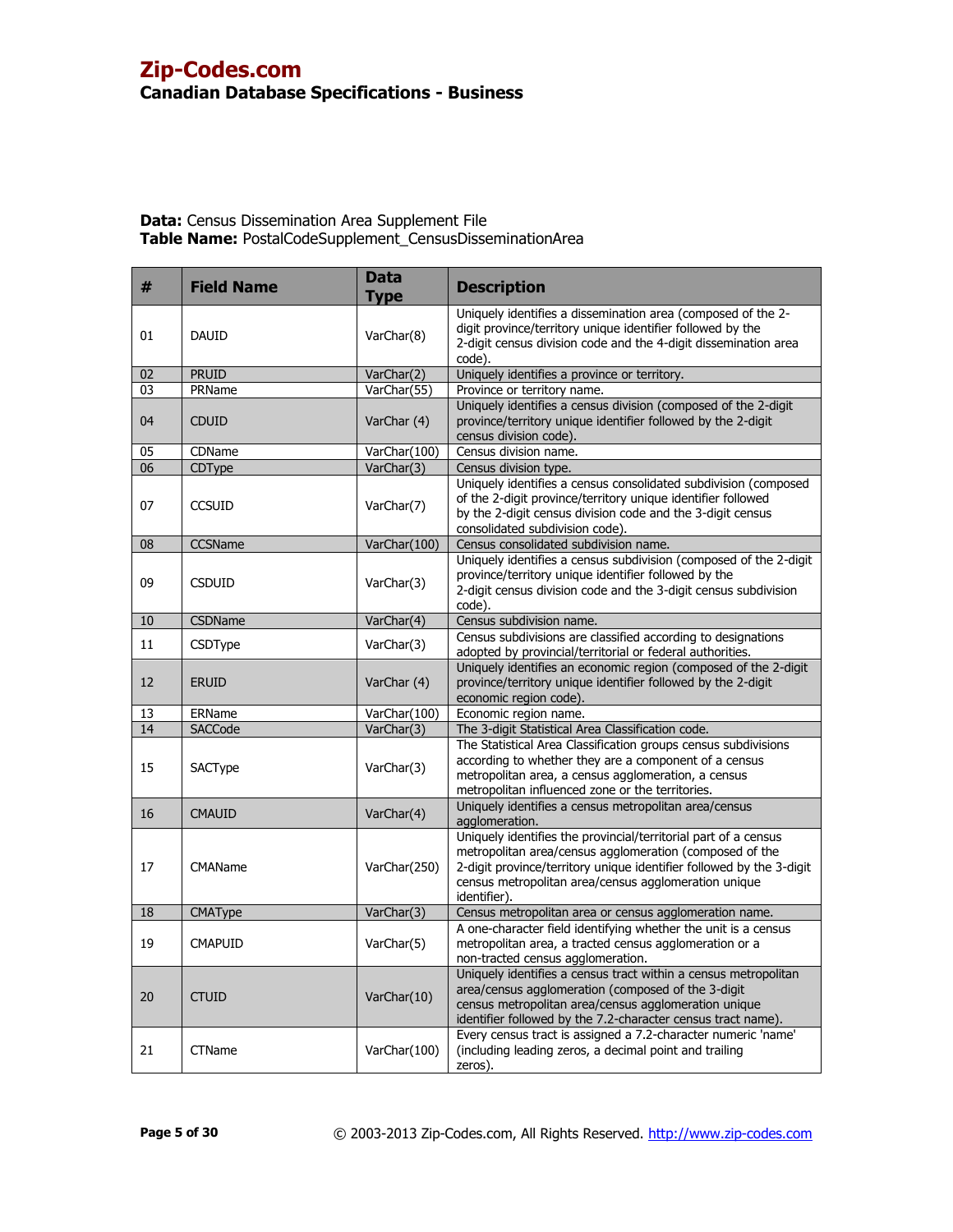| <b>ADAUID</b> | VarChar(8) | Uniquely identifies an aggregate dissemination area (composed<br>of the 2-digit province/territory unique indentifier followed<br>by the 2-digit census division code and the 4-digit aggregate<br>dissemination area code). |
|---------------|------------|------------------------------------------------------------------------------------------------------------------------------------------------------------------------------------------------------------------------------|
|---------------|------------|------------------------------------------------------------------------------------------------------------------------------------------------------------------------------------------------------------------------------|

### **Data:** Census Division Supplement File **Table Name:** PostalCodeSupplement\_CensusDivision

| #  | <b>Field Name</b> | <b>Data</b><br><b>Type</b> | <b>Description</b>                           |
|----|-------------------|----------------------------|----------------------------------------------|
| 01 | <b>CDUID</b>      | VarChar(4)                 | Uniquely identifies a census division.       |
| 02 | <b>CDNAME</b>     | VarChar(100)               | Census division name.                        |
| 03 | <b>CDTYPE</b>     | VarChar(3)                 | Census division type.                        |
| 04 | <b>PRUID</b>      | VarChar (2)                | Uniquely identifies a province or territory. |
| 05 | <b>PRNAME</b>     | VarChar(55)                | Province or territory name.                  |

**Data:** Census Metropolitan Area Supplement File **Table Name:** PostalCodeSupplement\_CensusMetropolitanArea

| #  | <b>Field Name</b> | <b>Data</b><br>Type | <b>Description</b>                                                                                                                                             |
|----|-------------------|---------------------|----------------------------------------------------------------------------------------------------------------------------------------------------------------|
| 01 | <b>CMAUID</b>     | VarChar(3)          | Uniquely identifies a census metropolitan area/census<br>agglomeration                                                                                         |
| 02 | <b>CMANAME</b>    | VarChar(100)        | Census metropolitan area or census agglomeration name                                                                                                          |
| 03 | <b>CMATYPE</b>    | VarChar(3)          | A one-character field identifying whether the unit is a census<br>metropolitan area, a tracted census agglomeration or a non-<br>tracted census agglomeration. |
| 04 | <b>CMAPUID</b>    | VarChar (5)         | Uniquely identifies the provincial/territorial part of a census<br>metropolitan area/census agglomeration                                                      |
| 05 | <b>PRUID</b>      | VarChar (2)         | Uniquely identifies a province or territory.                                                                                                                   |
| 06 | <b>PRNAME</b>     | VarChar(55)         | Province or territory name.                                                                                                                                    |

**Data:** Census Subdivision Area Supplement File **Table Name:** PostalCodeSupplement\_CensusSubdivision

| #  | <b>Field Name</b> | <b>Data</b><br><b>Type</b> | <b>Description</b>                                                                                                                                             |
|----|-------------------|----------------------------|----------------------------------------------------------------------------------------------------------------------------------------------------------------|
| 01 | <b>CSDUID</b>     | VarChar(7)                 | Uniquely identifies a census metropolitan area/census<br>agglomeration                                                                                         |
| 02 | <b>CSDNAMF</b>    | VarChar(100)               | Census metropolitan area or census agglomeration name                                                                                                          |
| 03 | <b>CSDTYPF</b>    | VarChar(3)                 | A one-character field identifying whether the unit is a census<br>metropolitan area, a tracted census agglomeration or a non-<br>tracted census agglomeration. |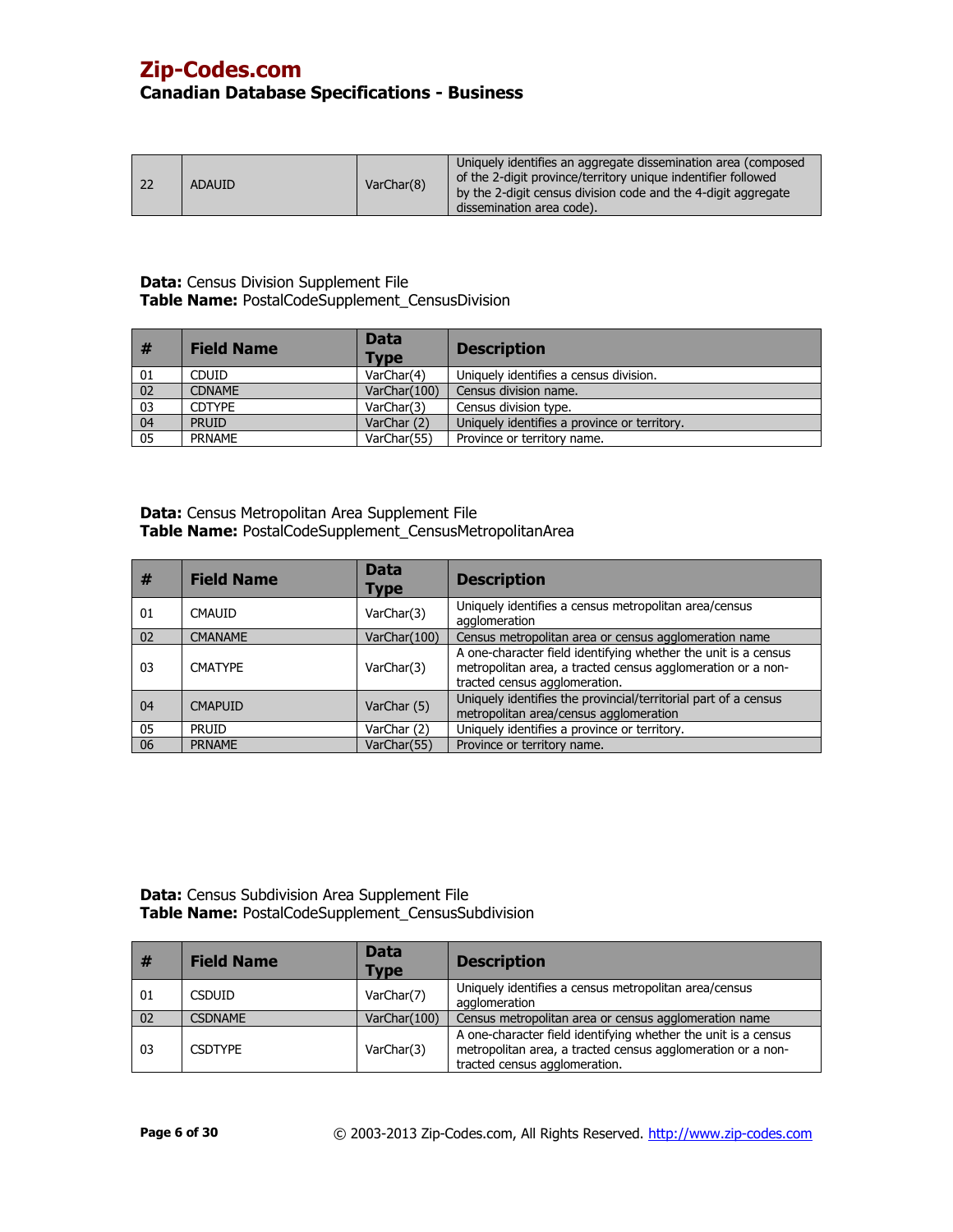| 04 | <b>PRUID</b>   | VarChar (2)  | Uniquely identifies a province or territory.                                                                                                                                                                                       |
|----|----------------|--------------|------------------------------------------------------------------------------------------------------------------------------------------------------------------------------------------------------------------------------------|
| 05 | <b>PRNAME</b>  | VarChar(55)  | Province or territory name.                                                                                                                                                                                                        |
| 06 | <b>CDUID</b>   | VarChar(4)   | Uniquely identifies a census division.                                                                                                                                                                                             |
| 07 | <b>CDNAME</b>  | VarChar(100) | Census division name.                                                                                                                                                                                                              |
| 08 | <b>CDTYPE</b>  | VarChar(3)   | Census division type.                                                                                                                                                                                                              |
| 09 | <b>CMAUID</b>  | VarChar(3)   | Uniquely identifies a census metropolitan area/census<br>agglomeration                                                                                                                                                             |
| 10 | <b>CMANAME</b> | VarChar(100) | Census metropolitan area or census agglomeration name                                                                                                                                                                              |
| 11 | <b>CMATYPE</b> | VarChar(3)   | A one-character field identifying whether the unit is a census<br>metropolitan area, a tracted census agglomeration or a non-<br>tracted census agglomeration.                                                                     |
| 12 | <b>CMAPUID</b> | VarChar (5)  | Uniquely identifies the provincial/territorial part of a census<br>metropolitan area/census agglomeration                                                                                                                          |
| 13 | <b>SACTYPE</b> | VarChar(3)   | The Statistical Area Classification groups census subdivisions<br>according to whether they are a component of a census<br>metropolitan area, a census agglomeration, a census<br>metropolitan influenced zone or the territories. |
| 14 | <b>SACCODE</b> | VarChar(3)   | The 3-digit Statistical Area Classification code.                                                                                                                                                                                  |
| 15 | <b>CCSUID</b>  | VarChar(7)   | Uniquely identifies a census consolidated subdivision.                                                                                                                                                                             |
| 16 | <b>CCSNAME</b> | VarChar(100) | Census consolidated subdivision name.                                                                                                                                                                                              |

#### **Data:** Census Tract Supplement File **Table Name:** PostalCodeSupplement\_CensusTract

| #  | <b>Field Name</b> | <b>Data</b><br><b>Type</b> | <b>Description</b>                                                                                                                                                                                                                                                         |
|----|-------------------|----------------------------|----------------------------------------------------------------------------------------------------------------------------------------------------------------------------------------------------------------------------------------------------------------------------|
| 01 | <b>CTUID</b>      | VarChar(10)                | Uniquely identifies a census tract within a census metropolitan<br>area/census agglomeration (composed of the 3-digit<br>census metropolitan area/census agglomeration unique<br>identifier followed by the 7.2-character census tract name).                              |
| 02 | <b>CTName</b>     | VarChar(255)               | Every census tract is assigned a 7.2-character numeric 'name'<br>(including leading zeros, a decimal point and trailing<br>zeros).                                                                                                                                         |
| 03 | <b>PRUID</b>      | VarChar(2)                 | Uniquely identifies a province or territory.                                                                                                                                                                                                                               |
| 04 | PRName            | VarChar(55)                | Province or territory name.                                                                                                                                                                                                                                                |
| 05 | <b>CMAUID</b>     | VarChar(4)                 | Uniquely identifies a census metropolitan area/census<br>agglomeration.                                                                                                                                                                                                    |
| 06 | <b>CMAName</b>    | VarChar(250)               | Uniquely identifies the provincial/territorial part of a census<br>metropolitan area/census agglomeration (composed of the<br>2-digit province/territory unique identifier followed by the 3-digit<br>census metropolitan area/census agglomeration unique<br>identifier). |
| 07 | <b>CMAType</b>    | VarChar(3)                 | Census metropolitan area or census agglomeration name.                                                                                                                                                                                                                     |
| 08 | <b>CMAPUID</b>    | VarChar(5)                 | A one-character field identifying whether the unit is a census<br>metropolitan area, a tracted census agglomeration or a<br>non-tracted census agglomeration.                                                                                                              |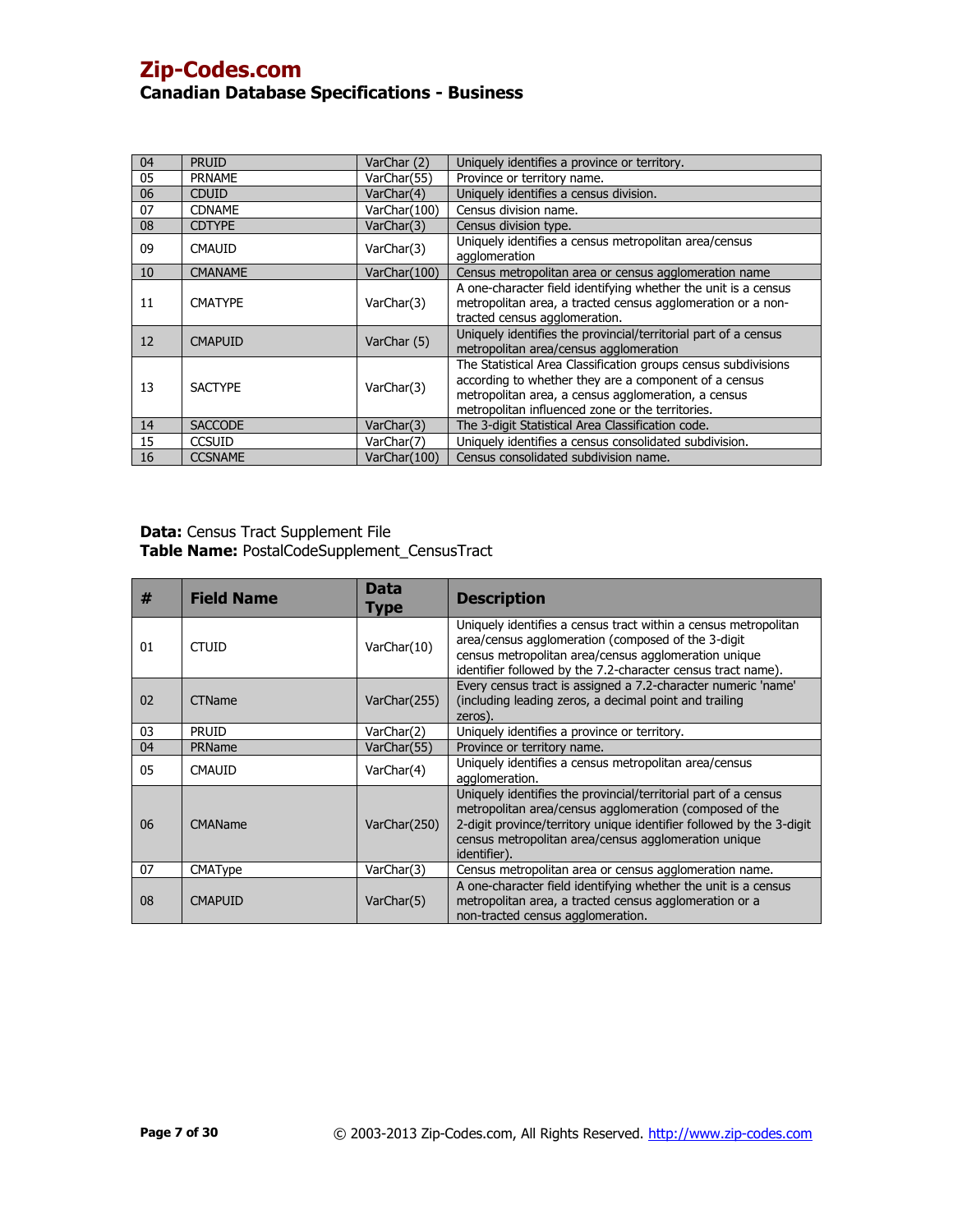### **Data:** Designated Place Supplement File **Table Name:** PostalCodeSupplement\_DesignatedPlace

| #  | <b>Field Name</b> | <b>Data</b><br><b>Type</b> | <b>Description</b>                                                                                                                                            |
|----|-------------------|----------------------------|---------------------------------------------------------------------------------------------------------------------------------------------------------------|
| 01 | <b>DPLUID</b>     | VarChar(6)                 | Uniquely identifies a designated place (composed of the 2-digit)<br>province or territory unique identifier followed by the<br>4-digit designated place code) |
| 02 | <b>DPLName</b>    | VarChar(255)               | Designated place name                                                                                                                                         |
| 03 | <b>DPLType</b>    | VarChar(3)                 | Designated place type                                                                                                                                         |
| 04 | <b>PRUID</b>      | VarChar(2)                 | Uniquely identifies a province or territory.                                                                                                                  |
| 05 | PRName            | VarChar(55)                | Province or territory name.                                                                                                                                   |

**Data:** Economic Region Supplement File **Table Name:** PostalCodeSupplement\_EconomicRegion

| #  | <b>Field Name</b> | <b>Data</b><br><b>Type</b> | <b>Description</b>                                                                                                                                        |
|----|-------------------|----------------------------|-----------------------------------------------------------------------------------------------------------------------------------------------------------|
| 01 | ERUID             | VarChar(6)                 | Uniquely identifies an economic region (composed of the 2-digit<br>province/territory unique identifier followed by the 2-digit<br>economic region code). |
| 02 | ERName            | VarChar(255)               | Economic region name.                                                                                                                                     |
| 03 | <b>PRUID</b>      | VarChar(2)                 | Uniquely identifies a province or territory.                                                                                                              |
| 04 | PRName            | VarChar(55)                | Province or territory name.                                                                                                                               |

**Data:** Federal Electoral District Supplement File **Table Name:** PostalCodeSupplement\_FederalElectoralDistrict

| #  | <b>Field Name</b> | <b>Data</b><br><b>Type</b> | <b>Description</b>                                                                                                                                                             |
|----|-------------------|----------------------------|--------------------------------------------------------------------------------------------------------------------------------------------------------------------------------|
| 01 | <b>FEDUID</b>     | VarChar(6)                 | Uniquely identifies a federal electoral district (composed of the<br>2-digit province/territory unique identifier followed by the<br>3-digit federal electoral district code). |
| 02 | <b>FEDName</b>    | VarChar(255)               | Federal electoral district name.                                                                                                                                               |
| 03 | <b>FEDEName</b>   | VarChar(255)               | The federal electoral district name in English.                                                                                                                                |
| 04 | <b>FEDFName</b>   | VarChar(255)               | The federal electoral district name in French.                                                                                                                                 |
| 05 | <b>PRUID</b>      | VarChar(2)                 | Uniquely identifies a province or territory.                                                                                                                                   |
| 06 | <b>PRName</b>     | VarChar(55)                | Province or territory name.                                                                                                                                                    |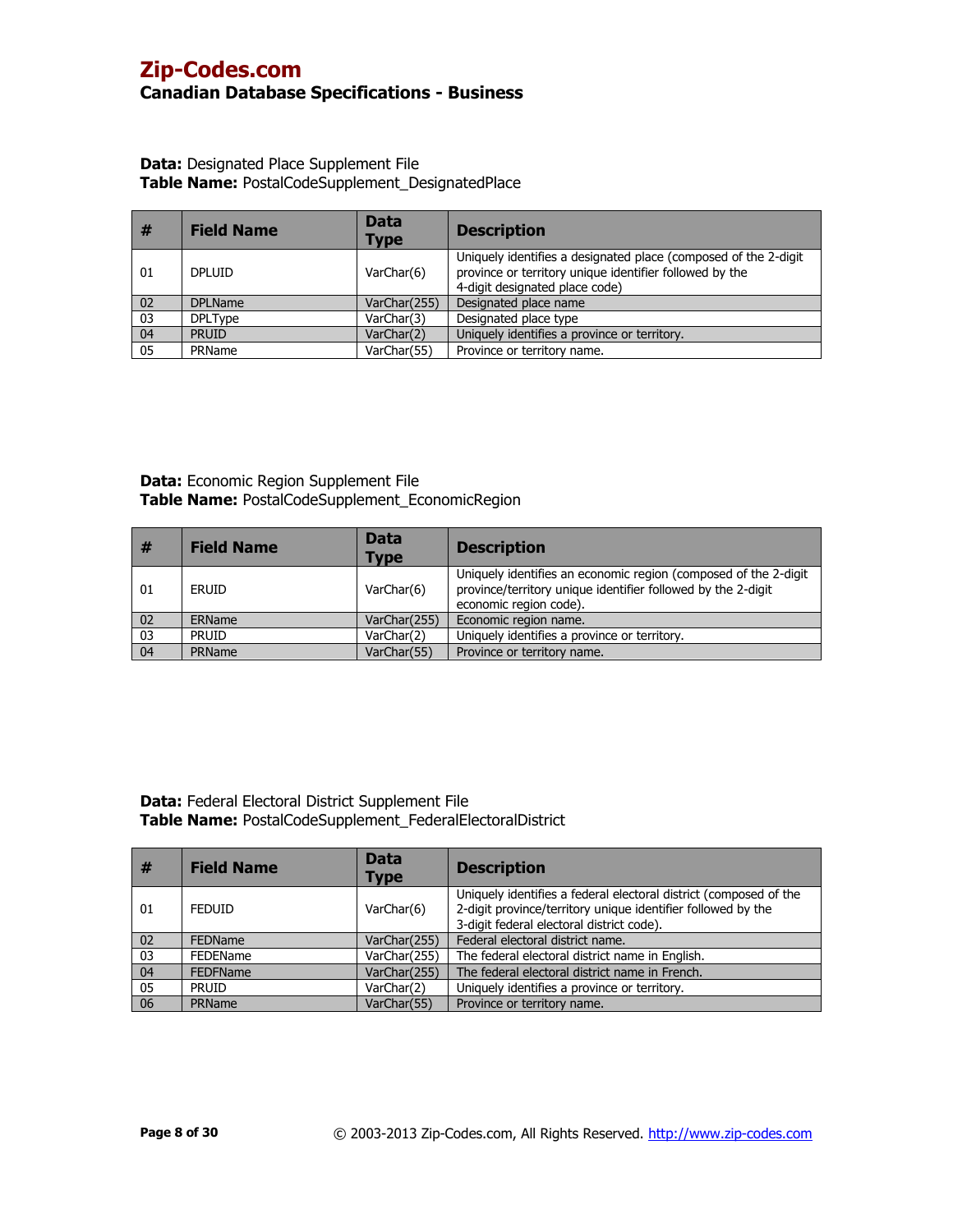| #  | <b>Field Name</b> | Data<br>Type | <b>Description</b>                                                                                                                                                                                                                                                         |
|----|-------------------|--------------|----------------------------------------------------------------------------------------------------------------------------------------------------------------------------------------------------------------------------------------------------------------------------|
| 01 | <b>PCUID</b>      | VarChar(4)   | Uniquely identifies a population centre                                                                                                                                                                                                                                    |
| 02 | PCName            | VarChar(255) | Population centre name                                                                                                                                                                                                                                                     |
| 03 | PCType            | VarChar(3)   | Population centre type                                                                                                                                                                                                                                                     |
| 04 | <b>PCPUID</b>     | VarChar(6)   | Uniquely identifies the provincial or territorial part of an<br>population centre (composed of the 2-digit province or territory<br>unique identifier followed by the 4-digit population centre<br>unique identifier)                                                      |
| 05 | <b>PCClass</b>    | VarChar(1)   | Identifies whether a population centre is small, medium or large<br>urban.                                                                                                                                                                                                 |
| 06 | <b>PRUID</b>      | VarChar(2)   | Uniquely identifies a province or territory.                                                                                                                                                                                                                               |
| 07 | PRName            | VarChar(55)  | Province or territory name.                                                                                                                                                                                                                                                |
| 08 | <b>CMAUID</b>     | VarChar(4)   | Uniquely identifies a census metropolitan area/census<br>agglomeration.                                                                                                                                                                                                    |
| 09 | CMAName           | VarChar(250) | Uniquely identifies the provincial/territorial part of a census<br>metropolitan area/census agglomeration (composed of the<br>2-digit province/territory unique identifier followed by the 3-digit<br>census metropolitan area/census agglomeration unique<br>identifier). |
| 10 | <b>CMAType</b>    | VarChar(3)   | Census metropolitan area or census agglomeration name.                                                                                                                                                                                                                     |
| 11 | <b>CMAPUID</b>    | VarChar(5)   | A one-character field identifying whether the unit is a census<br>metropolitan area, a tracted census agglomeration or a<br>non-tracted census agglomeration.                                                                                                              |

| <b>Data:</b> Population Centre Supplement File    |  |
|---------------------------------------------------|--|
| Table Name: PostalCodeSupplement_PopulationCentre |  |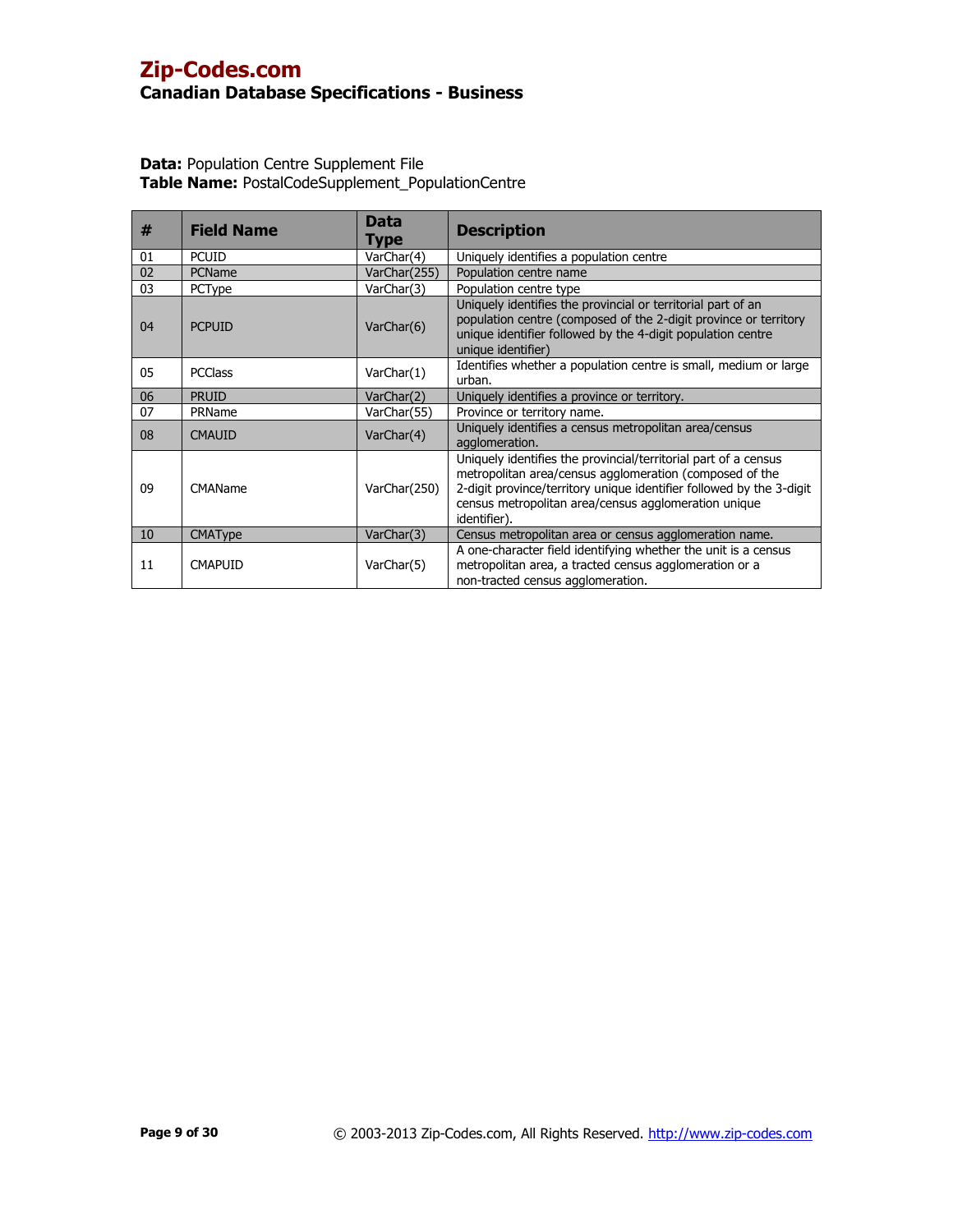**Canadian Database Specifications - Business**

# **Detailed Database Field Descriptions**

### **1. PostalCode**

Canadian Postal Codes are made up of 6 digits/characters separated into two groups. The sequence is in ANA NAN format where A is Alphabetical character and N is a numerical character. The first three characters (ANA) make up the FSO (Forward Sortation Area).

## **2. City**

This is the name of city for the Postal Code. The name can represent a city, a postal entity, a community or a municipality name. This value is in all UPPER CASE LETTERS.

### **3. Province**

A two digit abbreviation of the Province.

### **4. ProvinceName**

The full name of the Province this Postal Code resides in.

## **5. AreaCode**

The telephone area code belonging to the particular Postal Code.

### **6. CityFlag**

The flag to determine if the Postal Code is marked as a general delivery service Postal Code at a Postal Delivery installation. 'Y' if the Postal Code is general delivery, 'N' for no.

### **7. TimeZone**

Time zone designation - the numbers 4-11 are assigned to the time zones.

| <b>Number</b> | <b>TimeZone</b>       |
|---------------|-----------------------|
|               | Atlantic (GMT -04:00) |
| 5             | Eastern (GMT -05:00)  |
| 6             | Central (GMT -06:00)  |
|               | Mountain (GMT -07:00) |
| 8             | Pacific (GMT -08:00)  |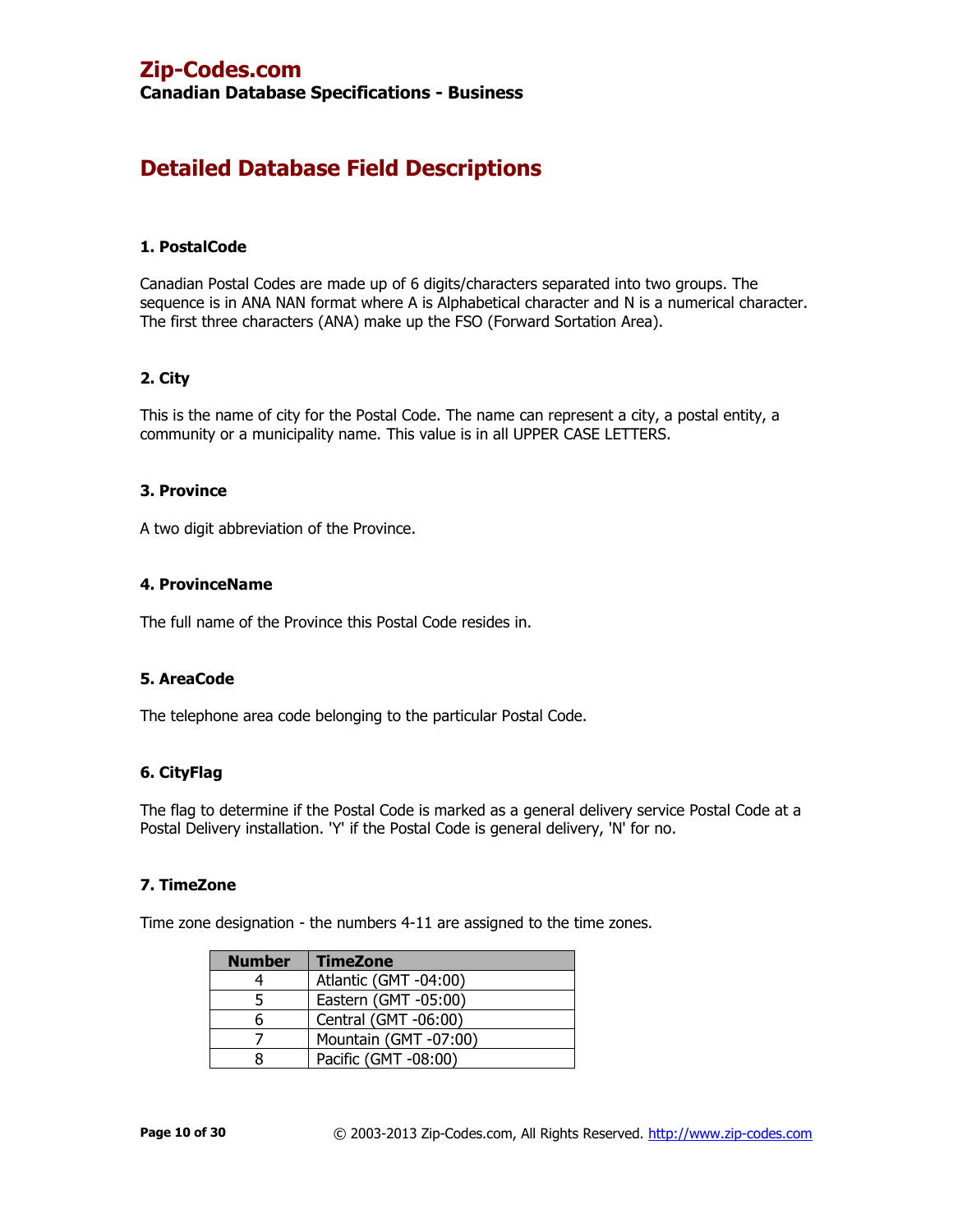| q  | Alaska (GMT -09:00)          |
|----|------------------------------|
| 10 | Hawaii-Aleutian (GMT -10:00) |
| 11 | American Samoa (GMT -11:00)  |
| 14 | Guam (GMT +10:00)            |
| 15 | Palau (GMT +9:00)            |
| 20 | Newfoundland (GMT-03:30)     |

# **8. DST**

Flag indicating whether a postal code is on daylight savings. Y for yes, N for no.

## **9. Latitude**

The geographical coordinate measured in degrees north or south of the equator.

## **10. Longitude**

The geographical coordinate measured in degrees east or west of the Greenwich (prime) meridian.

# **11. Elevation**

The average elevation of the Postal Code measured in meters.

## **12. Population**

The population in the Forward Sortation Area as reported by the Canadian Census 2016. **Note:** The number is only valid for first 3 characters or the Forward Sortation Area (FSA). The population numbers are also not projected to the future. They are actual Census 2016 numbers.

## **13. Dwellings**

The total private dwellings in the Forward Sortation Area as reported by the Canadian Census 2016. **Note:** The number is only valid for first 3 characters or the Forward Sortation Area (FSA). The private dwelling numbers are also not projected to the future. They are actual Census 2016 numbers.

## **14. AreaName**

The major community or greater municipality grouping that contains the street address or its delivery installation recognized by Canada Post. This value is in all UPPER CASE LETTERS.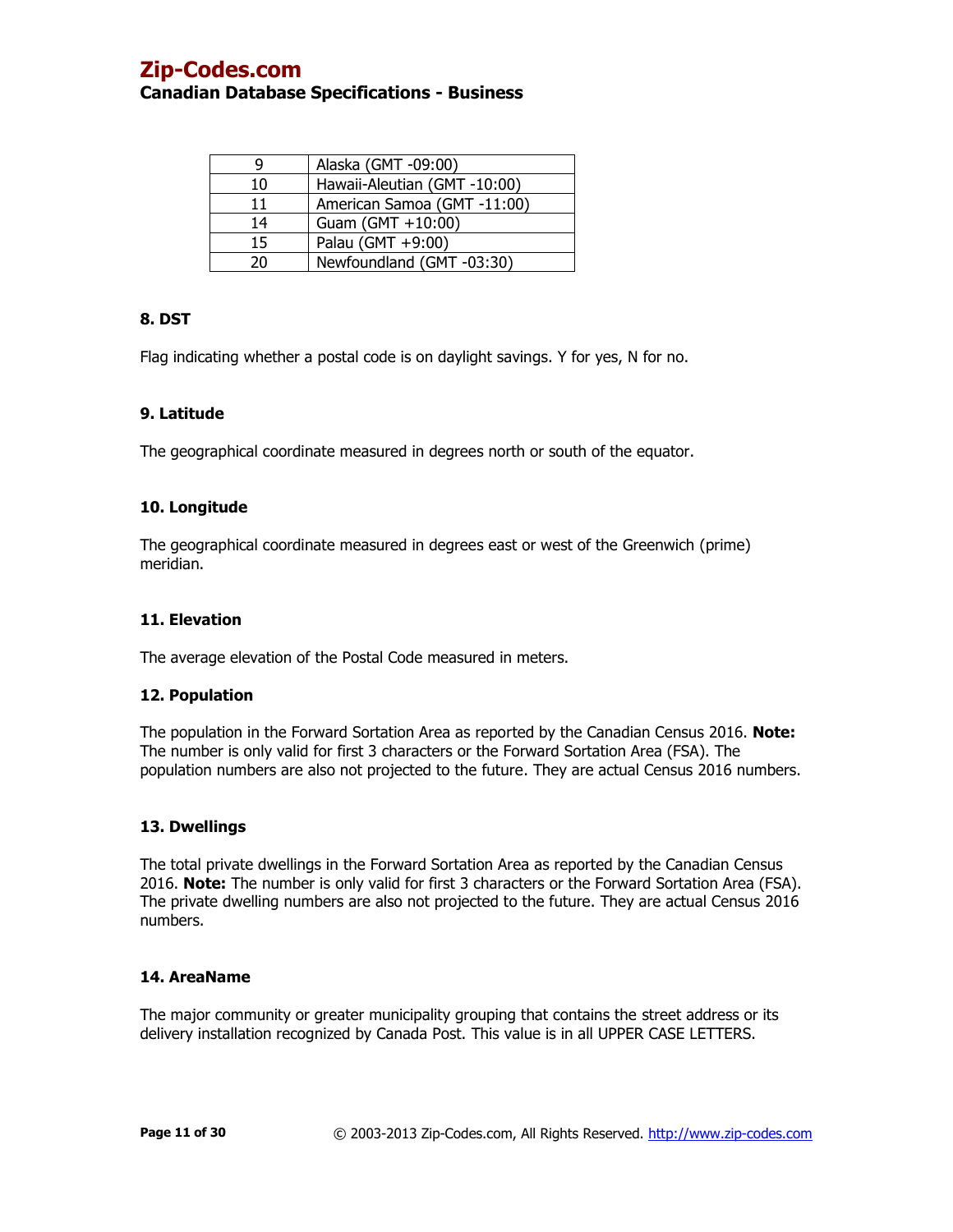# **Canadian Database Specifications - Business**

# **15. StreetName**

The street name is the official civic name of a roadway or artery as recognized by the Canada Post.

### **16. StreetTypeCode**

The official description used to identify the type of artery or roadway. The valid values are space, or:

| <b>Abbreviation</b> | <b>Type</b>         |
|---------------------|---------------------|
| <b>ABBEY</b>        | Abbey               |
| <b>ACRES</b>        | Acres               |
| <b>ALLÉE</b>        | Allée               |
| <b>ALLEY</b>        | Alley               |
| <b>AUT</b>          | Autoroute           |
| <b>AVE</b>          | Avenue (English)    |
| AV                  | Avenue (French)     |
| <b>BAY</b>          | Bay                 |
| <b>BEACH</b>        | Beach               |
| <b>BEND</b>         | Bend                |
| <b>BLVD</b>         | Boulevard (English) |
| <b>BOUL</b>         | Boulevard (French)  |
| <b>BYPASS</b>       | By-Pass             |
| <b>BYWAY</b>        | Byway               |
| <b>CAMPUS</b>       | Campus              |
| <b>CAPE</b>         | Cape                |
| <b>CAR</b>          | Carré               |
| <b>CARREF</b>       | Carrefour           |
| <b>CTR</b>          | Centre (English)    |
| C                   | Centre (French)     |
| <b>CERCLE</b>       | Cercle              |
| <b>CHASE</b>        | Chase               |
| <b>CH</b>           | Chemin              |
| CIR                 | Circle              |
| <b>CIRCT</b>        | Circuit             |
| <b>CLOSE</b>        | Close               |
| <b>COMMON</b>       | Common              |
| <b>CONC</b>         | Concession          |
| <b>CRNRS</b>        | Corners             |
| <b>CÔTE</b>         | Côte                |
| <b>COUR</b>         | Cour                |
| <b>COURS</b>        | Cours               |
| <b>CRT</b>          | Court               |
| <b>COVE</b>         | Cove                |
| <b>CRES</b>         | Crescent            |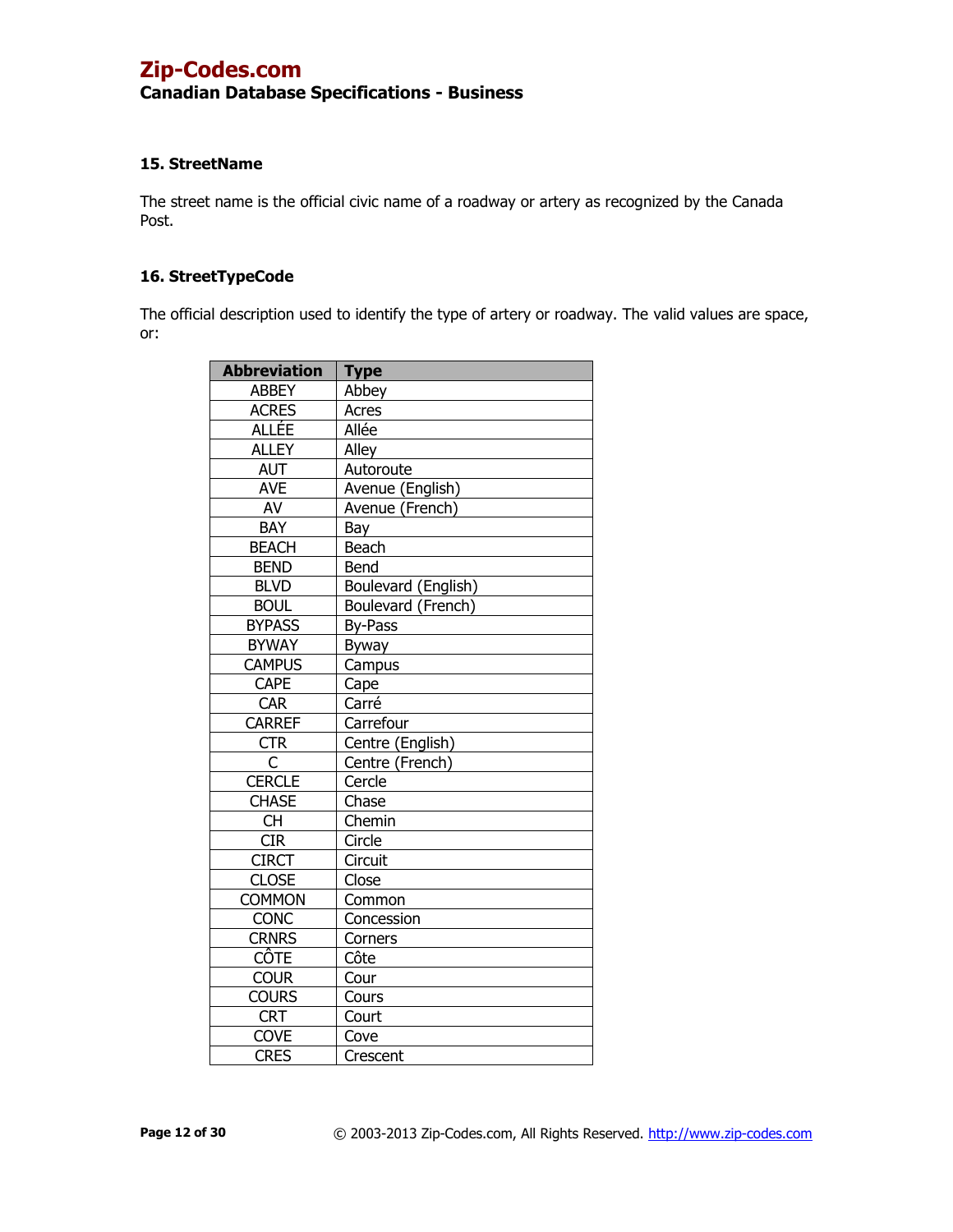| <b>CROIS</b>  | Croissant        |
|---------------|------------------|
| <b>CROSS</b>  | Crossing         |
| <b>CDS</b>    | Cul-de-sac       |
| <b>DALE</b>   | Dale             |
| <b>DELL</b>   | Dell             |
| <b>DIVERS</b> | Diversion        |
| <b>DOWNS</b>  | Downs            |
| DR            | <b>Drive</b>     |
| ECH           | <b>Échangeur</b> |
| <b>END</b>    | End              |
| <b>ESPL</b>   | Esplanade        |
| <b>ESTATE</b> | <b>Estates</b>   |
| <b>EXPY</b>   | Expressway       |
| <b>EXTEN</b>  | Extension        |
| <b>FARM</b>   | Farm             |
| <b>FIELD</b>  | Field            |
| <b>FOREST</b> | Forest           |
| <b>FWY</b>    | Freeway          |
| <b>FRONT</b>  | Front            |
| <b>GDNS</b>   | Gardens          |
| <b>GATE</b>   | Gate             |
| <b>GLADE</b>  | Glade            |
| <b>GLEN</b>   | Glen             |
| <b>GREEN</b>  | Green            |
| <b>GRNDS</b>  | Grounds          |
| <b>GROVE</b>  | Grove            |
| <b>HARBR</b>  | Harbour          |
| HEATH         | Heath            |
| <b>HTS</b>    | Heights          |
| <b>HGHLDS</b> | <b>Highlands</b> |
| <b>HWY</b>    | Highway          |
| <b>HILL</b>   | Hill             |
| <b>HOLLOW</b> | Hollow           |
| ÎLE           | Île              |
| <b>IMP</b>    | Impasse          |
| <b>INLET</b>  | Inlet            |
| <b>ISLAND</b> | Island           |
| <b>KEY</b>    | Key              |
| <b>KNOLL</b>  | Knoll            |
| LANDNG        | Landing          |
| LANE          | Lane             |
| <b>LMTS</b>   | Limits           |
| <b>LINE</b>   | Line             |
| <b>LINK</b>   | Link             |
| <b>LKOUT</b>  | Lookout          |
| <b>LOOP</b>   | Loop             |
| <b>MALL</b>   | Mall             |
|               |                  |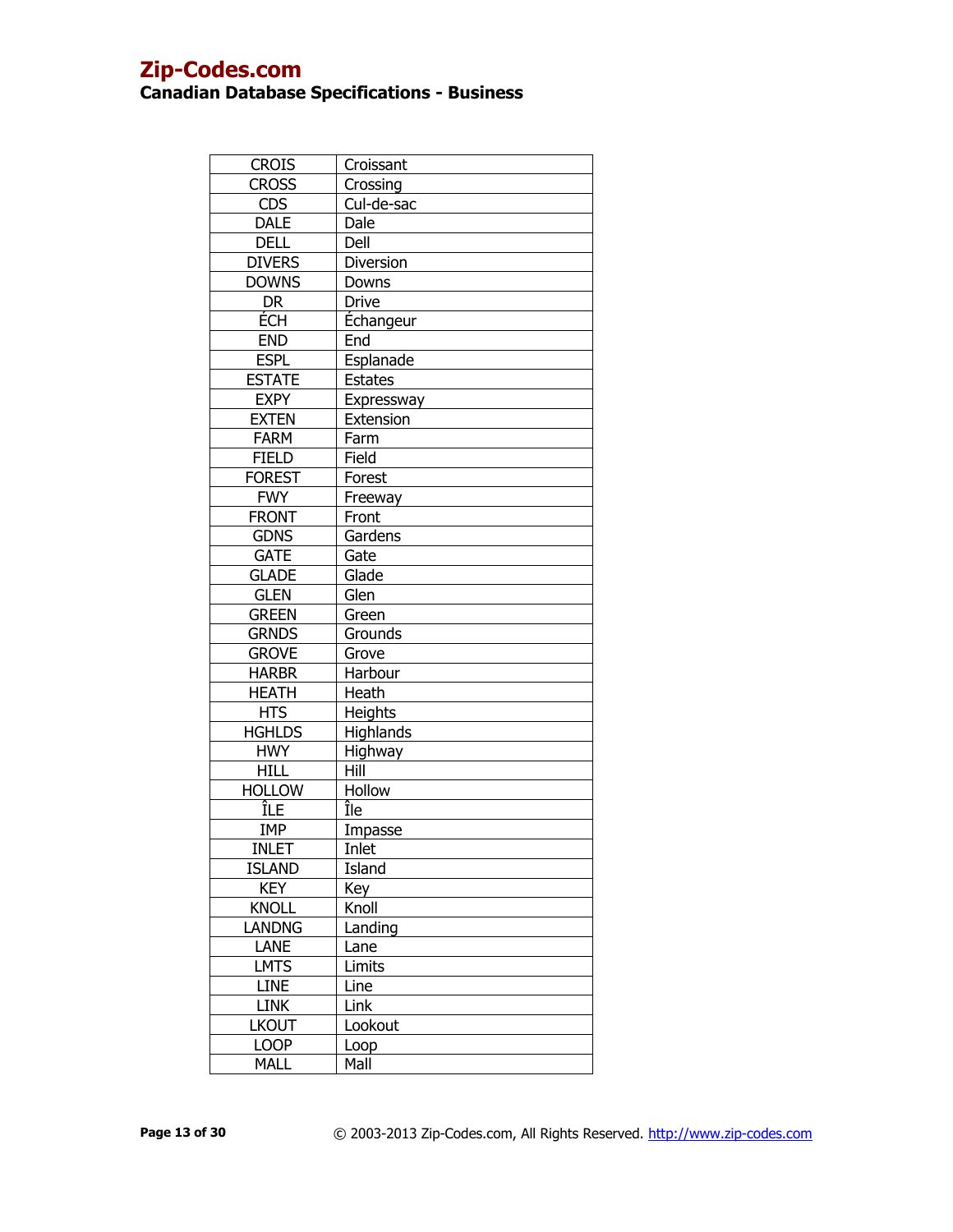| <b>MANOR</b>  | Manor           |
|---------------|-----------------|
| <b>MAZE</b>   | Maze            |
| <b>MEADOW</b> | Meadow          |
| <b>MEWS</b>   | Mews            |
| <b>MONTEE</b> | Montée          |
| <b>MOOR</b>   | Moor            |
| <b>MOUNT</b>  | Mount           |
| <b>MTN</b>    | Mountain        |
| <b>ORCH</b>   | Orchard         |
| <b>PARADE</b> | Parade          |
| <b>PARC</b>   | Parc            |
| <b>PK</b>     | Park            |
| <b>PKY</b>    | Parkway         |
| <b>PASS</b>   | Passage         |
| <b>PATH</b>   | Path            |
| <b>PTWAY</b>  | Pathway         |
| <b>PINES</b>  | Pines           |
| PL            | Place (English) |
| <b>PLACE</b>  | Place (French)  |
| <b>PLAT</b>   | Plateau         |
| <b>PLAZA</b>  | Plaza           |
| PT            | Point           |
| <b>POINTE</b> | Pointe          |
| <b>PORT</b>   | Port            |
| <b>PVT</b>    | Private         |
| <b>PROM</b>   | Promenade       |
| QUAI          | Quai            |
| QUAY          | Quay            |
| <b>RAMP</b>   | Ramp            |
| <b>RANG</b>   | Rang            |
| RG            | Range           |
| <b>RIDGE</b>  | Ridge           |
| <b>RISE</b>   | Rise            |
| <b>RD</b>     | Road            |
| <b>RDPT</b>   | Rond Point      |
| <b>RTE</b>    | Route           |
| <b>ROW</b>    | Row             |
| <b>RUE</b>    | Rue             |
| <b>RLE</b>    | Ruelle          |
| <b>RUN</b>    | Run             |
| <b>SENT</b>   | Sentier         |
| SQ            | Square          |
| <b>ST</b>     | <b>Street</b>   |
| <b>SUBDIV</b> | Subdivision     |
| <b>TERR</b>   | Terrace         |
| <b>TSSE</b>   | Terrasse        |
| <b>THICK</b>  | <b>Thicket</b>  |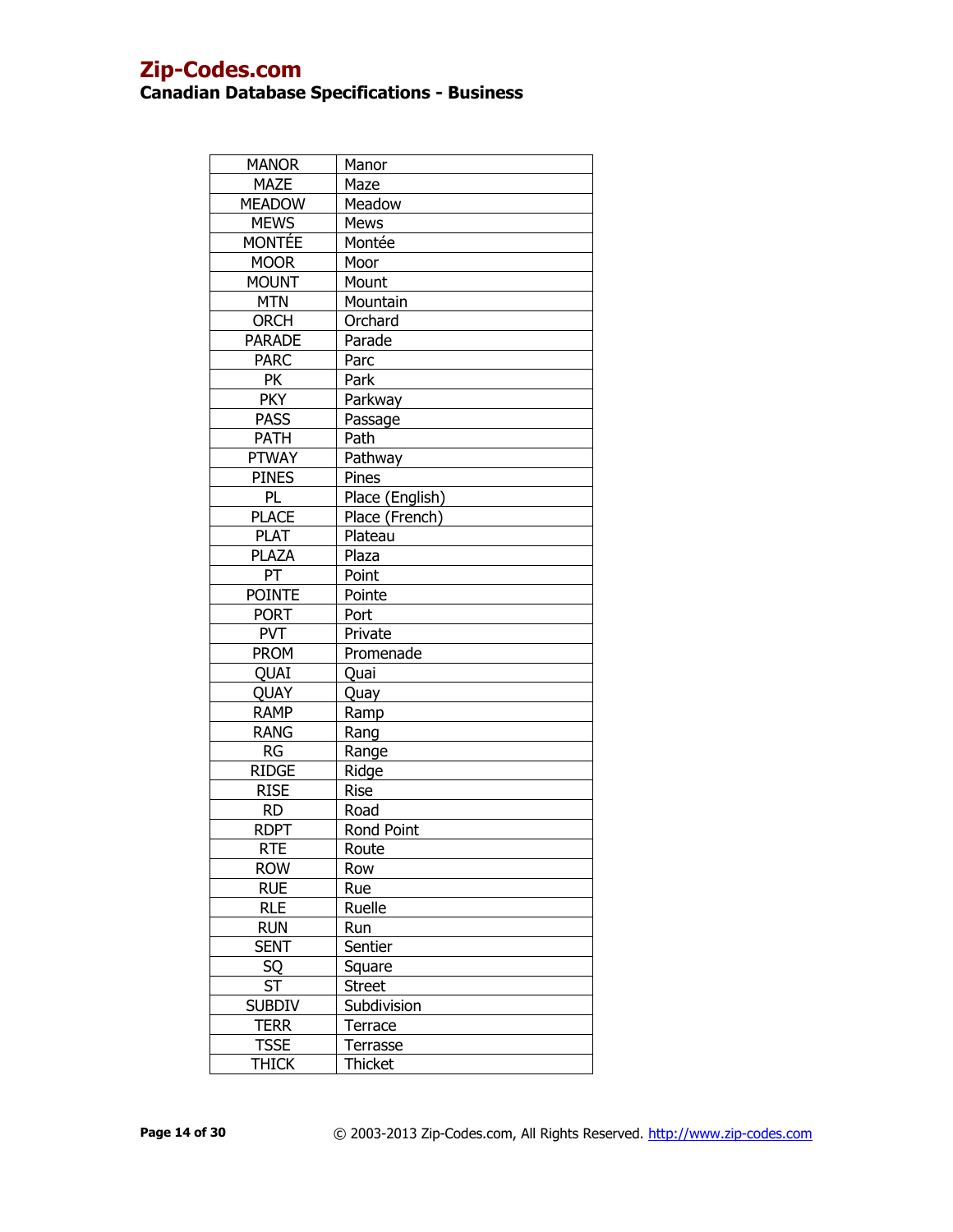| <b>TOWERS</b> | Towers    |
|---------------|-----------|
| <b>TLINE</b>  | Townline  |
| <b>TRAIL</b>  | Trail     |
| <b>TRNABT</b> | Turnabout |
| <b>VALE</b>   | Vale      |
| VIA           | Via       |
| <b>VIEW</b>   | View      |
| <b>VILLGE</b> | Village   |
| <b>VILLAS</b> | Villas    |
| <b>VISTA</b>  | Vista     |
| <b>VOIE</b>   | Voie      |
| <b>WALK</b>   | Walk      |
| <b>WAY</b>    | Way       |
| <b>WHARF</b>  | Wharf     |
| <b>WOOD</b>   | Wood      |
| <b>WYND</b>   | Wynd      |

# **17. StreetDirCode**

The street direction component of an official street name. Valid Street Direction Code values are:

| Code      | <b>Direction</b>   |
|-----------|--------------------|
| Ν         | North/Nord         |
| S         | South/Sud          |
| E         | East/Est           |
| W         | West               |
| റ         | Ouest              |
| <b>NE</b> | Northeast/Nord-est |
| <b>NW</b> | Northwest          |
| NΟ        | Nord-ouest         |
| <b>SE</b> | Southeast/Sud-est  |
| SW        | Southwest          |
| SΩ        | Sud-ouest          |

# **18. StreetSuffix**

The address suffix associated with the street address. Examples of street numbers with suffixes are 14½ and 22B. A numeric value denotes a fractional suffix. Fractional code valid values:

| <b>Code</b> | <b>Suffix</b>    |
|-------------|------------------|
|             | 74               |
|             | /2               |
|             |                  |
|             | A-Z respectively |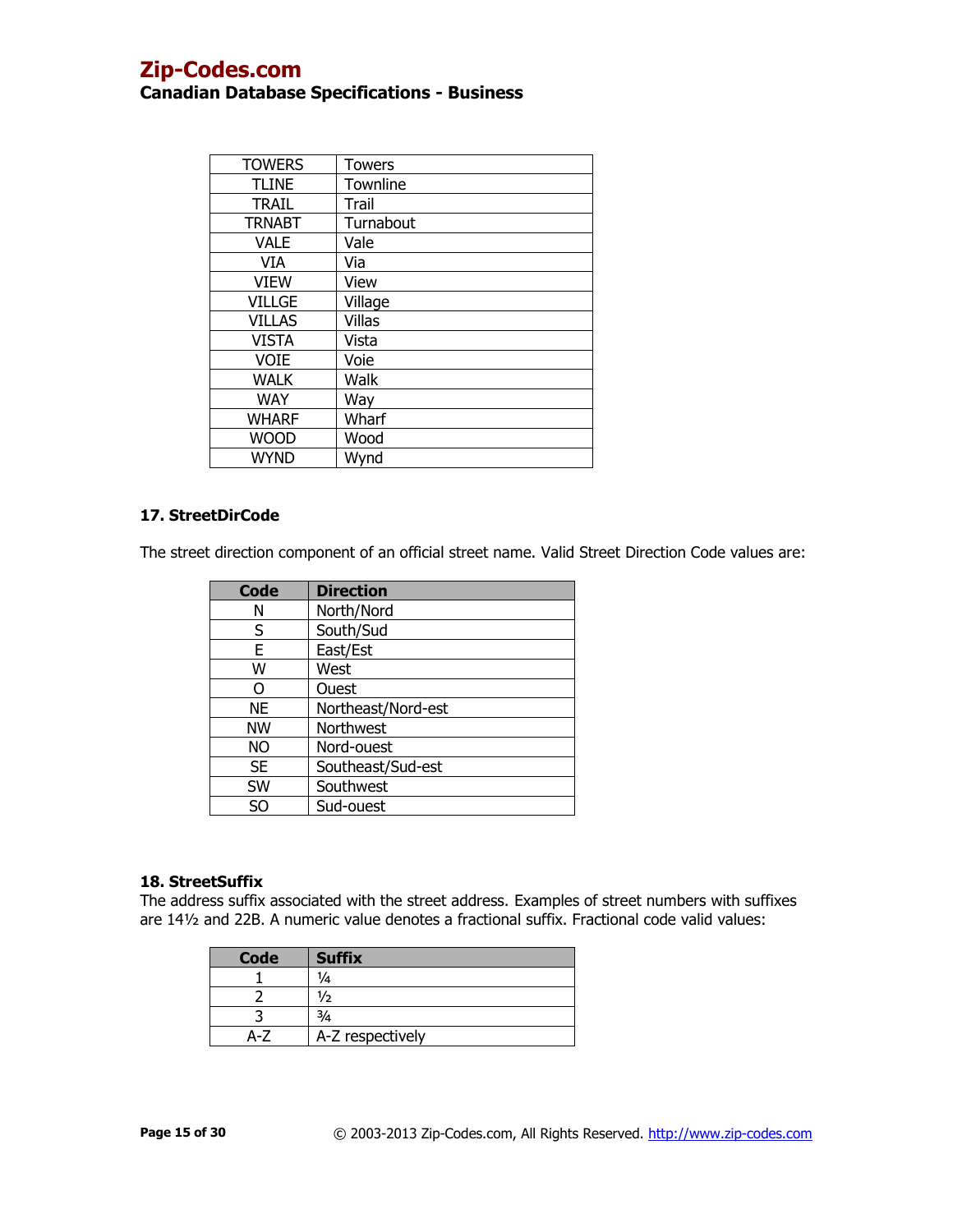# **19. CityMixedCase**

This is the name of city for the Postal Code. The name can represent a city, a postal entity, a community or a municipality name. This value is in proper "Mixed Case Letters".

### **20. AreaNameMixedCase**

The major community or greater municipality grouping that contains the street address or its delivery installation recognized by Canada Post. This value is in proper "Mixed Case Letters".

### **21. MunicipalityName**

The name of the Municipality for this Postal Code.

### **22. CensusMetropolitanAreaUID**

Uniquely identifies a census metropolitan area/census agglomeration. Link this with the Metropolitan Table for more Metro Area data.

### **23. CensusMetropolitanAreaName**

Census metropolitan area or census agglomeration name.

### **24. CensusDivisionUID**

Uniquely identifies a census division. Link this with the Division Table for more Subdivision data.

### **25. CensusDivisionName**

Census division name.

### **26. CensusSubDivisionUID**

Uniquely identifies a census subdivision (composed of the 2-digit province/territory unique identifier followed by the 2-digit census division code and the 3-digit census subdivision code). Link this with the Subdivision Table for more Subdivision data.

### **27. CensusSubDivisionName**

Census subdivision name.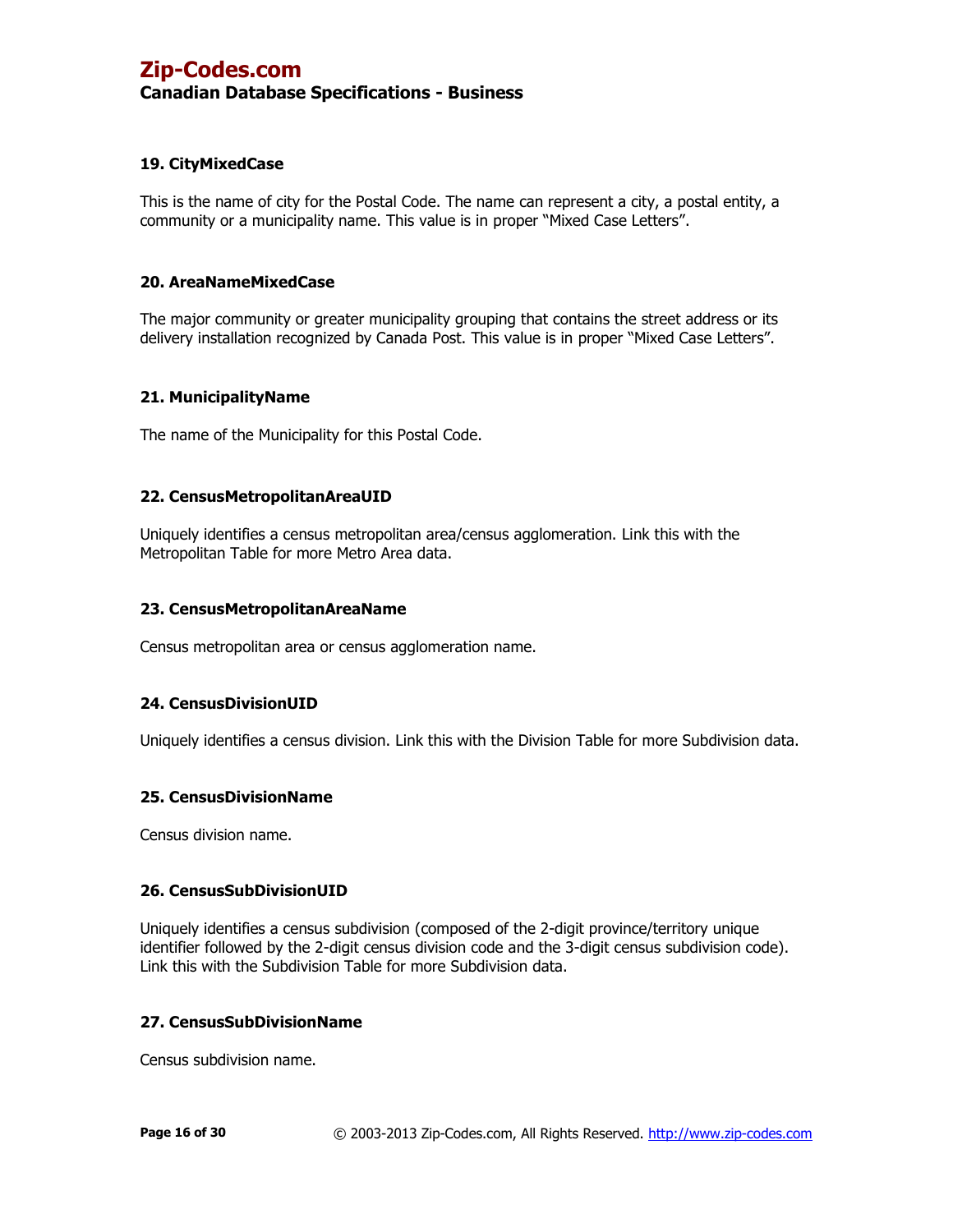# **Canadian Database Specifications - Business**

# **28. Record Type**

Defines the type of postal code:

- 1 Street Address (always urban)
- 2 Street Served by Route or GD
- 3 Lock Box Address
- 4 Route Service Address
- 5 General Delivery Address

# **29. Address Type**

A code denoting whether an address is in the form of a civic address or in the form of a delivery installation address.

- $1 =$  civic (street) address format
- $2 =$  delivery installation (station) address format

# **30. Street Name Mixed Case**

The official civic name of a roadway or artery as recognized by Canada Post, in mixed case letters (not all uppercase).

## **31. Federal Electoral District UID**

Uniquely identifies a federal electoral district (composed of the 2-digit province/territory unique identifier followed by the 3-digit federal electoral district code).

## **32. Federal Electoral District Name**

Federal electoral district name.

## **33. Designated Place UID**

Uniquely identifies a designated place (composed of the 2-digit province or territory unique identifier followed by the 4-digit designated place code)

## **34. Designated Place Name**

Designated place name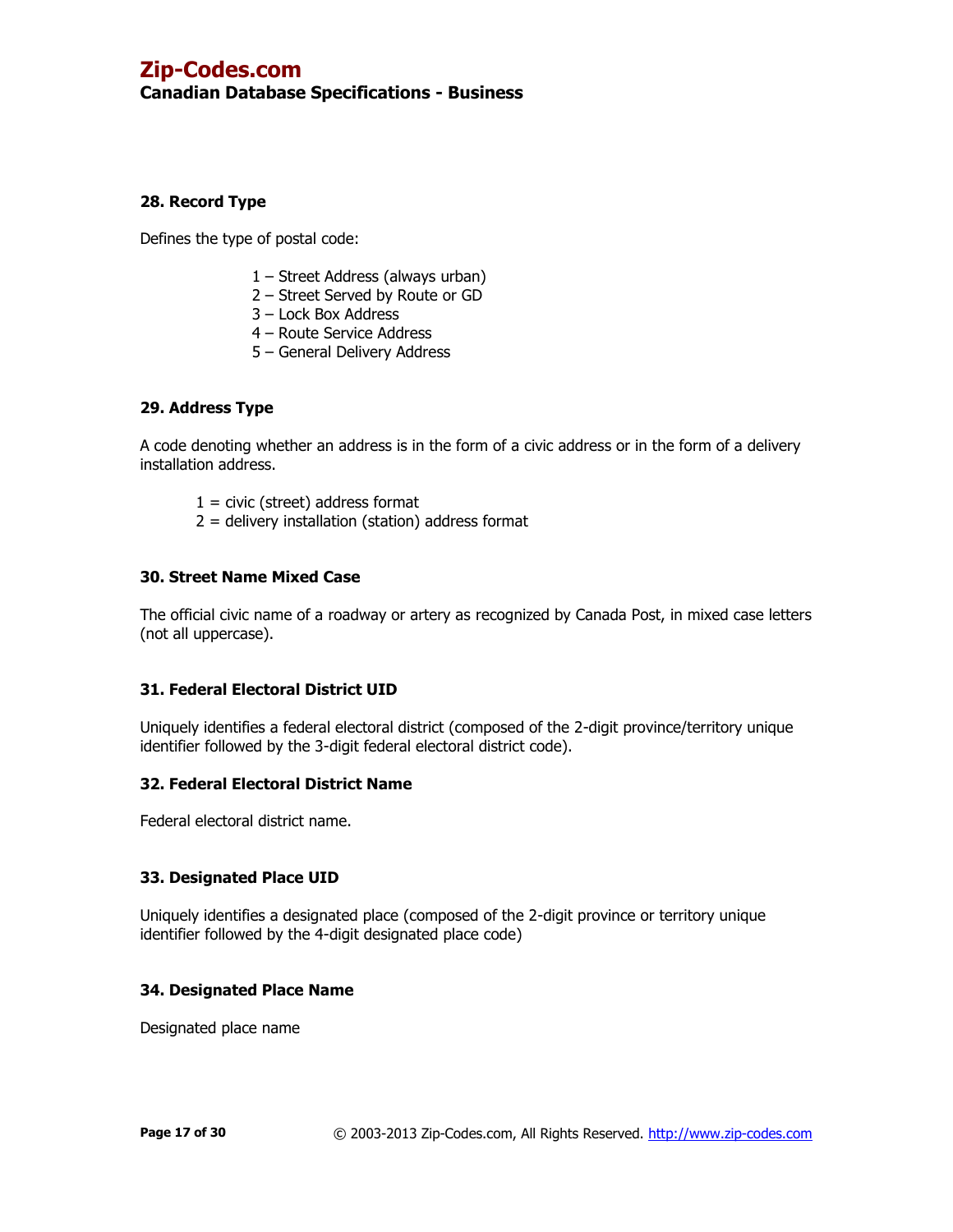## **35. Economic Region UID**

Uniquely identifies an economic region (composed of the 2-digit province/territory unique identifier followed by the 2-digit economic region code).

### **36. Economic Region Name**

Economic region name.

### **37. Census Dissemination Area UID**

Uniquely identifies a dissemination area (composed of the 2-digit province/territory unique identifier followed by the 2-digit census division code and the 4-digit dissemination area code).

## **38. Census Consolidated Subdivision UID**

Uniquely identifies a census consolidated subdivision (composed of the 2-digit province/territory unique identifier followed by the 2-digit census division code and the 3-digit census consolidated subdivision code).

### **39. Census Consolidated Subdivision Name**

Census consolidated subdivision name.

### **40. Census Tract UID**

Uniquely identifies a census tract within a census metropolitan area/census agglomeration – (composed of the 3-digit census metropolitan area/census agglomeration unique identifier followed by the 7.2-character census tract name).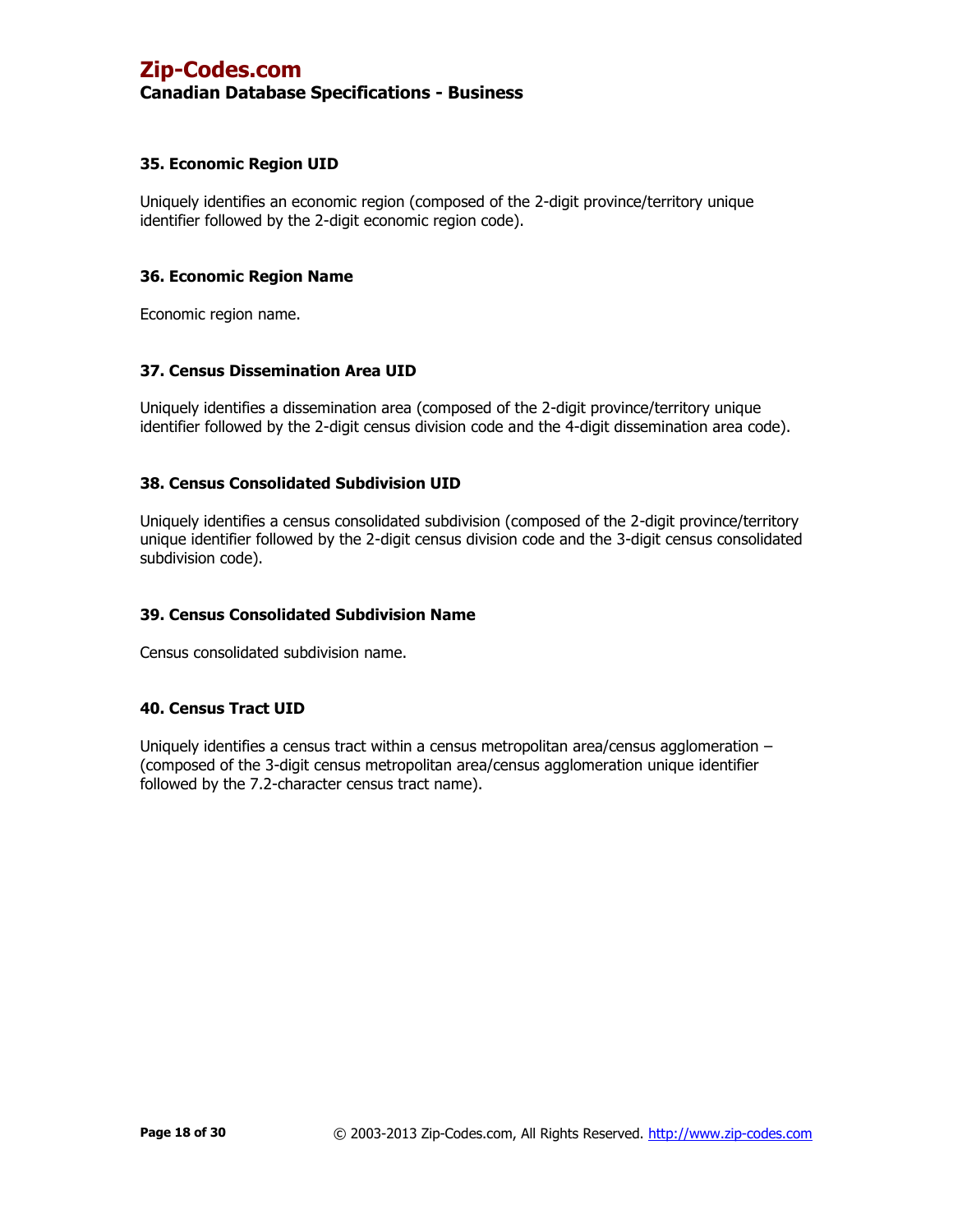# **Municipality Cross Reference**

The municipality cross-reference file contains alternate names, alternate spellings, and abbreviations for many of the official municipality names contained within the Address Lookup File and indicates which names may be used as valid alternates. Municipality names identified as valid alternates are equally as valid as the official municipality name.

Alternate municipality names have been defined by using FSA(s) to delimit the extent of the use of the alternate municipality name. Where no FSA is identified the alternate name is valid for all addresses within the municipality otherwise, the valid alternate name will only be valid for specified FSA's as listed on the address tape.

Based on the "type of alternate" this file simply provides a cross-reference facility for municipality names that may have changed or identified and abbreviated municipality name. By comparing the old municipality name to the records in this file, users can determine the official name and then continue to perform a search against the Address Lookup file.

For example, the following address will not be found in the Address Lookup File, since the community name has been changed: 7681 KENNEDY RD MILLIKEN ON

The postal code cannot therefore be determined directly. A search in the Municipality Cross-Reference file, using the Province Code and Milliken as the community name will find a match, and provide the current municipality name, Markham. 7681 KENNEDY RD MARKHAM ON

This address can then be matched against the Address Lookup file to yield the correct postal code, L3R 0L7. The municipality names should replace the invalid names on the user's address file.

Type of Alternate - Indicates the type of alternate municipality name. The valid values are:

- $1 =$  Invalid alternate name
- 2 = Valid alternate name
- 3 = Abbreviated municipality name (13 characters)
- 4 = Abbreviated municipality name (18 characters)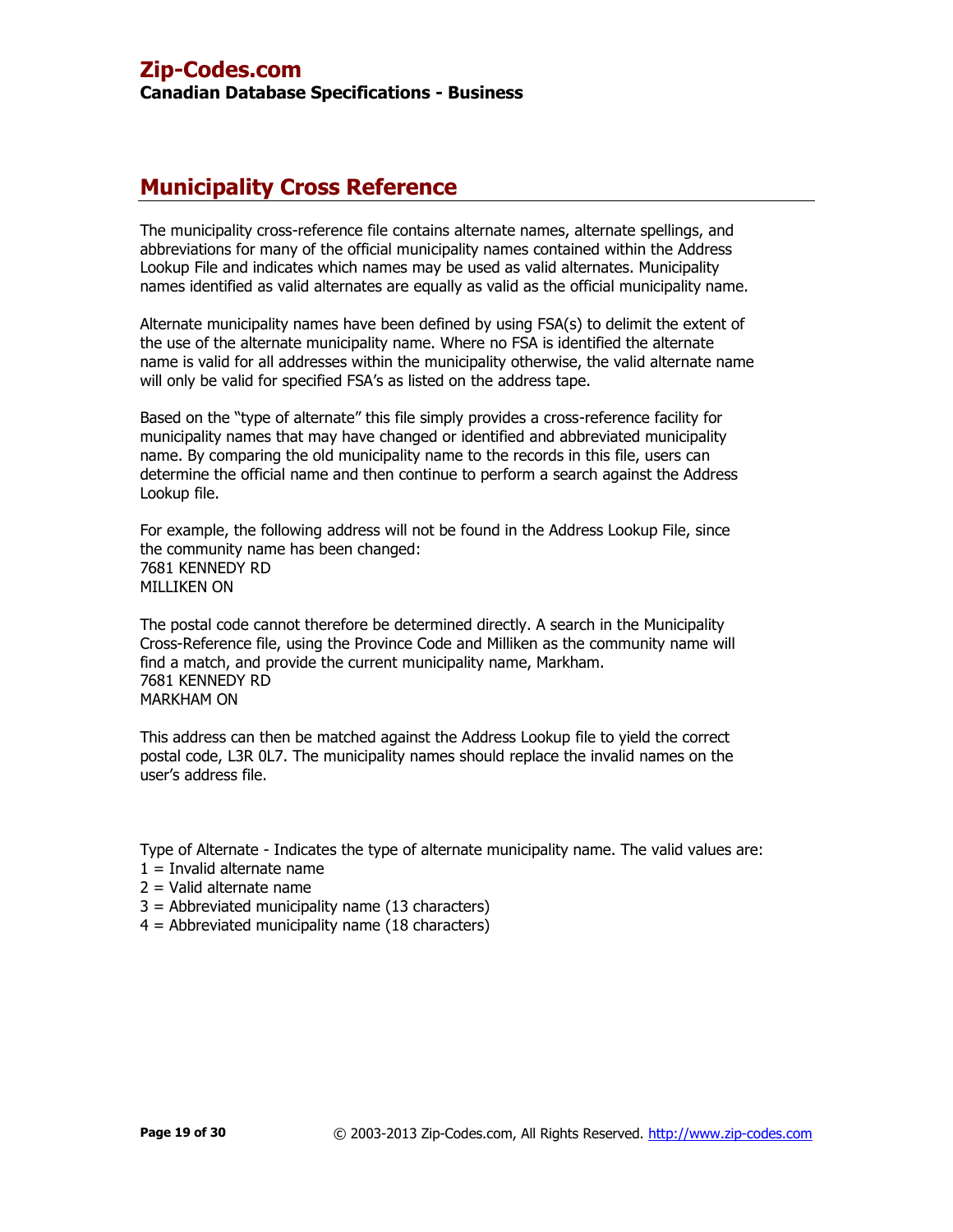**Canadian Database Specifications - Business**

# **Accent Supplement File**

This file is sorted in alpha-numeric ascending sequence on the non-accented name field.

### **Accent Codes**

The "Coded" field contains the Accented version with special characters representing which accented character should be used. In other words, accented characters are represented by the characters in the left column of the table below. Replace that character with the Accented character in the right of the table.

| \$                                                                                                                                                                                                                                                                                                                                                                                          | $=$      | <u>Á A CÉEE E Ë Ë i i j juio</u> |
|---------------------------------------------------------------------------------------------------------------------------------------------------------------------------------------------------------------------------------------------------------------------------------------------------------------------------------------------------------------------------------------------|----------|----------------------------------|
| $\equiv$                                                                                                                                                                                                                                                                                                                                                                                    | $\equiv$ |                                  |
|                                                                                                                                                                                                                                                                                                                                                                                             | $=$      |                                  |
| $\frac{1}{28}$                                                                                                                                                                                                                                                                                                                                                                              | $=$      |                                  |
|                                                                                                                                                                                                                                                                                                                                                                                             | $=$      |                                  |
| $\geq$                                                                                                                                                                                                                                                                                                                                                                                      | $=$      |                                  |
|                                                                                                                                                                                                                                                                                                                                                                                             | $\equiv$ |                                  |
|                                                                                                                                                                                                                                                                                                                                                                                             | $=$      |                                  |
| $\frac{1}{\omega}$ $\frac{1}{\omega}$ $\frac{1}{\omega}$ $\frac{1}{\omega}$ $\frac{1}{\omega}$ $\frac{1}{\omega}$ $\frac{1}{\omega}$ $\frac{1}{\omega}$ $\frac{1}{\omega}$ $\frac{1}{\omega}$ $\frac{1}{\omega}$ $\frac{1}{\omega}$ $\frac{1}{\omega}$ $\frac{1}{\omega}$ $\frac{1}{\omega}$ $\frac{1}{\omega}$ $\frac{1}{\omega}$ $\frac{1}{\omega}$ $\frac{1}{\omega}$ $\frac{1}{\omega}$ | $=$      |                                  |
|                                                                                                                                                                                                                                                                                                                                                                                             | $\equiv$ |                                  |
|                                                                                                                                                                                                                                                                                                                                                                                             | $=$      |                                  |
| $\frac{\frac{1}{2}}{1}$                                                                                                                                                                                                                                                                                                                                                                     | $=$      |                                  |
|                                                                                                                                                                                                                                                                                                                                                                                             | $=$      |                                  |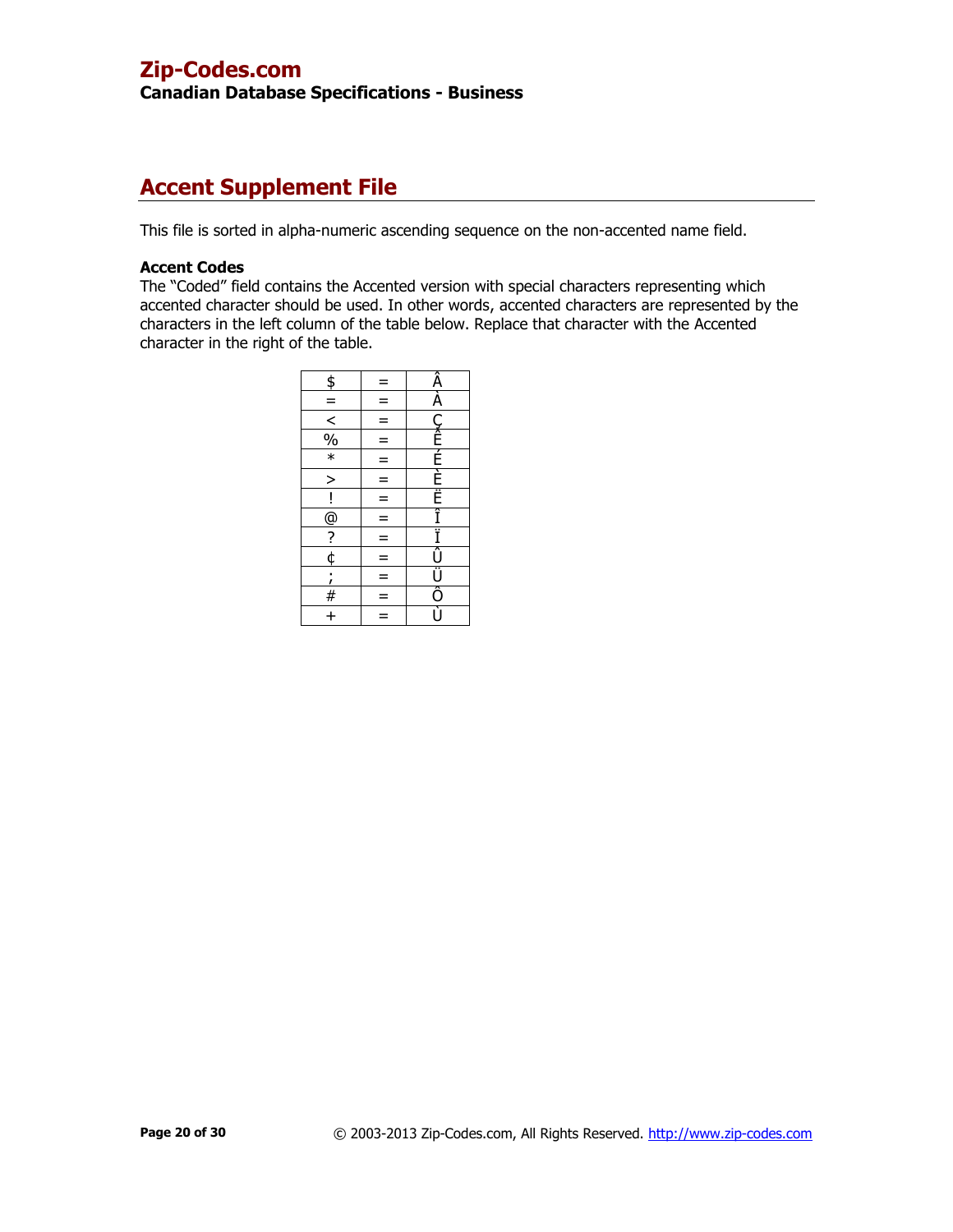# **Street Cross Reference File**

Alternate street names found on CPC's Postal Code Data Files are equally as valid as the official street name. The Alternate Street Name File comprises street name, street type, street direction, municipality and province. All the components as shown on the alternate file must be used.

This file provides a cross-reference facility for street names, allowing a search on names which may be obsolete, changed or commonly abbreviated.

For example: 2838 PARK ST ABBOTSFORD BC

will not match in the Address Lookup File, since the street name is out-of-date.

By comparing the Province Code (BC), the Municipality (Abbotsford) and the street name (Park St) to the Street Cross-Reference File, the current street name, Justice Way can be determined, and the postal code subsequently obtained from the Address Lookup File:

2838 JUSTICE WAY ABBOTSFORD BC V2T 3P5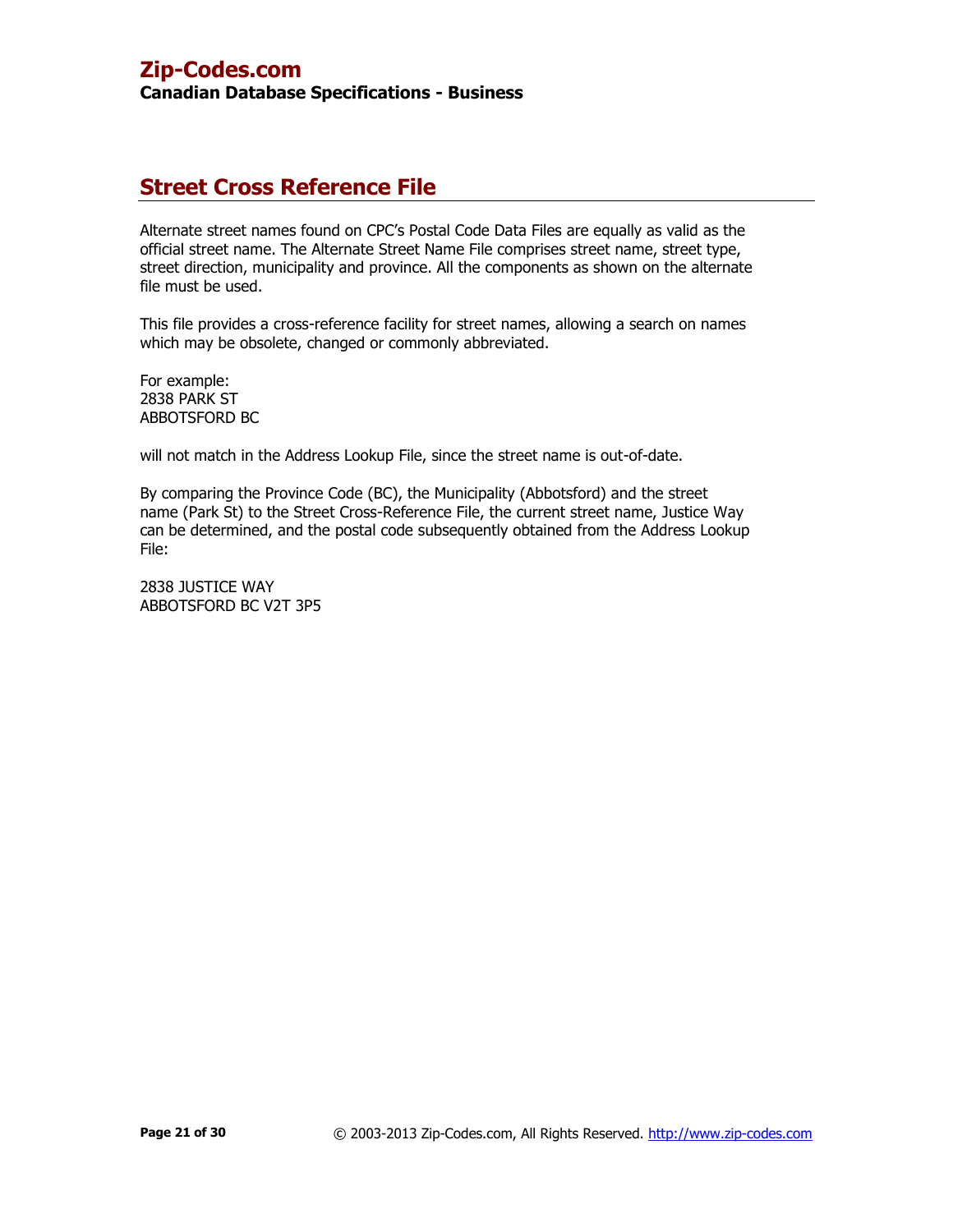**Canadian Database Specifications - Business**

# **Census Data Supplement Files**

# **ADAUID**

Uniquely identifies an aggregate dissemination area (composed of the 2-digit province/territory unique indentifier followed by the 2-digit census division code and the 4-digit aggregate dissemination area code). An aggregate dissemination area is a grouping of census tracts or census subdivisions or dissemination areas.

# **CCSUID**

Uniquely identifies a census consolidated subdivision (composed of the 2-digit province/territory unique identifier followed by the 2-digit census division code and the 3-digit census consolidated subdivision code). A census consolidated subdivision is a grouping of adjacent census subdivisions (municipalities) within the same census division used primarily for disseminating Census of Agriculture data.

## **CCSNAME**

Census consolidated subdivision name. A census consolidated subdivision (CCS) is a group of adjacent census subdivisions. Generally, the smaller, more densely-populated census subdivisions (towns, villages, etc.) are combined with the surrounding, larger, more rural census subdivision, in order to create a geographic level between the census subdivision and the census division.

### **CDUID**

Uniquely identifies a census division (composed of the 2-digit province/territory unique identifier followed by the 2-digit census division code). A census division is an area of regional government (such as a county or regional district) or an area treated as equivalent for statistical purposes. A census division is usually made up of a number of adjacent census subdivisions (municipalities).

### **CDNAME**

Census division name.

## **CDTYPE**

Census division type.

|            | Code   Description                        |
|------------|-------------------------------------------|
| <b>CDR</b> | Census division / Division de recensement |
|            | County / Comté                            |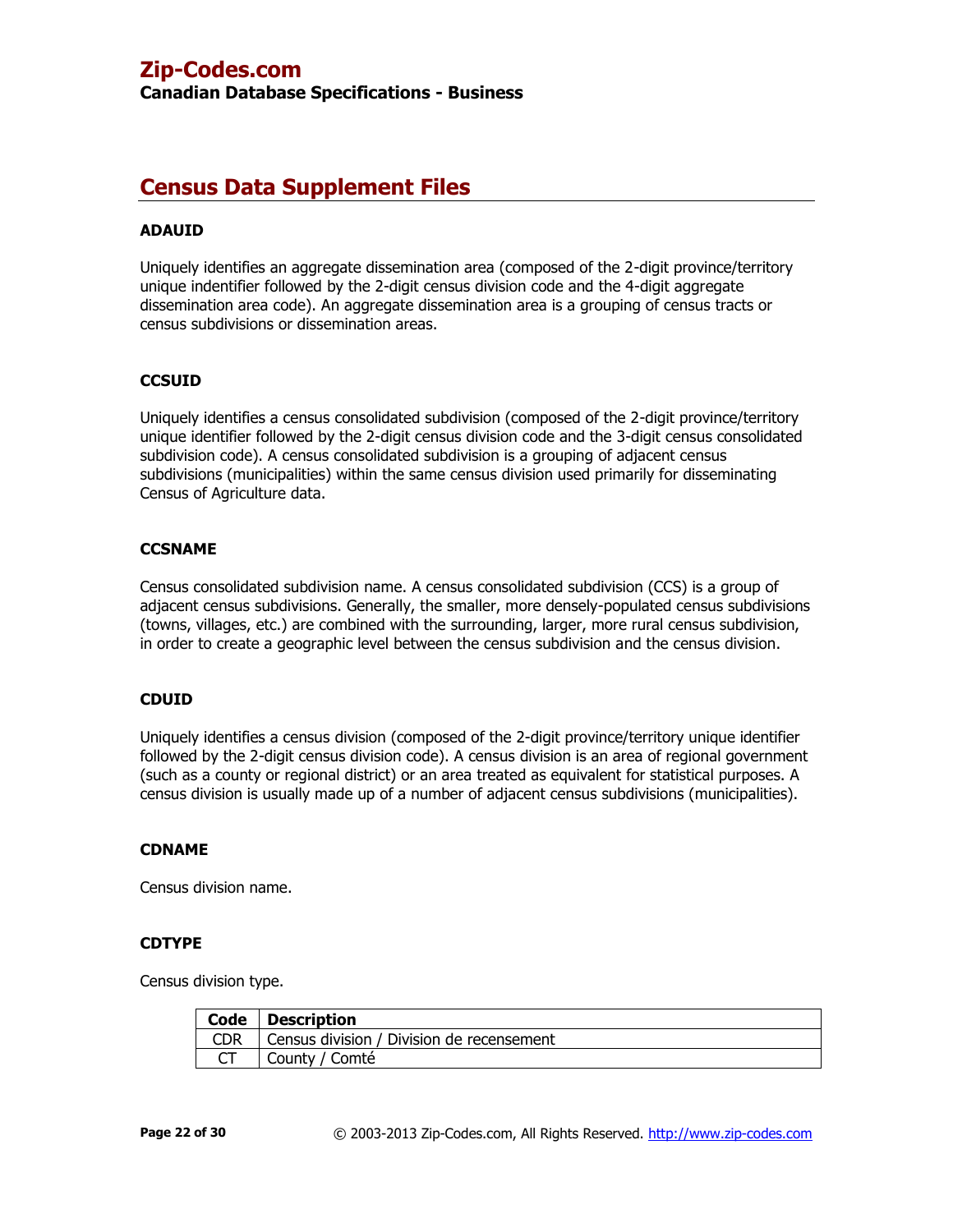| CTY        | County                          |
|------------|---------------------------------|
| <b>DIS</b> | <b>District</b>                 |
| <b>DM</b>  | District municipality           |
| <b>MRC</b> | Municipalité régionale de comté |
| <b>RD</b>  | Regional district               |
| <b>REG</b> | Region                          |
| <b>RM</b>  | Regional municipality           |
| TE.        | Territoire équivalent           |
| TER        | Territory / Territoire          |
| UC         | United counties                 |

### **CMAUID**

Uniquely identifies a census metropolitan area/census agglomeration.

Census metropolitan areas and census agglomerations consist of one or more adjacent municipalities (census subdivisions) around a core. To form a census metropolitan area, the core must have a population of at least 50,000 and the entire census metropolitan area must have a total population of at least 100,000. To form a census agglomeration, the core must have a population of at least 10,000. The files contain the boundaries of all census metropolitan areas and census agglomerations defined for the census. Census metropolitan areas and census agglomerations crossing provincial boundaries appear in the boundary files in provincial parts.

There are four census metropolitan areas/census agglomerations that cross provincial boundaries. In each of these cases, the census metropolitan area/census agglomeration is divided by the provincial limit and is represented as two polygon records in the boundary file. The four census metropolitan areas and census agglomerations that cross provincial limits are:

- 1. Census Agglomeration of Campbellton, CMAUID 330, crosses the New Brunswick/Quebec provincial boundary
- 2. Census Agglomeration of Hawkesbury, CMAUID 502, crosses the Quebec/Ontario provincial boundary
- 3. Census Metropolitan Area of Ottawa Gatineau, CMAUID 505, crosses the Quebec/Ontario provincial boundary
- 4. Census Agglomeration of Lloydminster, CMAUID 840, crosses the Saskatchewan/Alberta provincial boundary

### **CMANAME**

Census metropolitan area or census agglomeration name.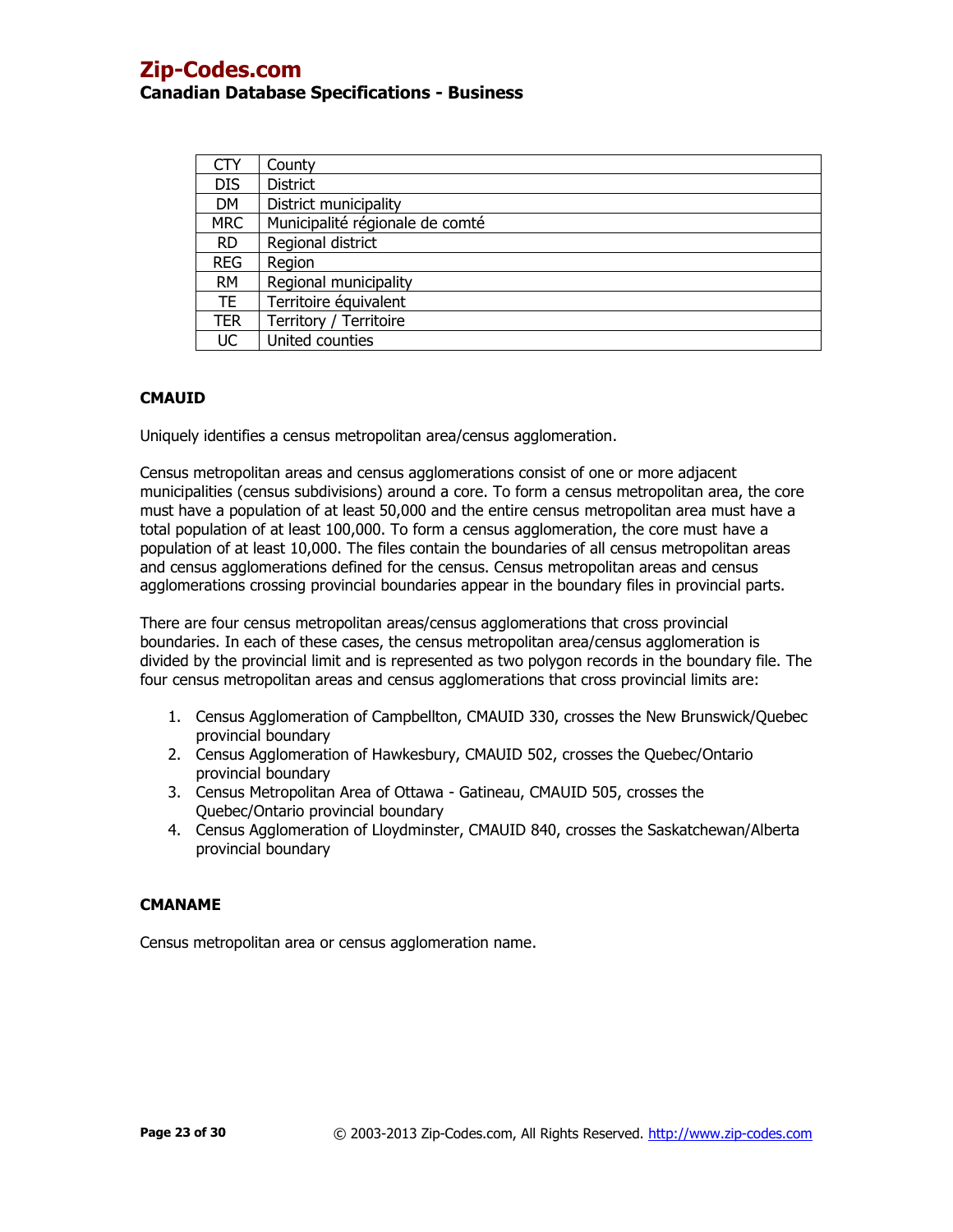## **CMAPUID**

Uniquely identifies the provincial/territorial part of a census metropolitan area/census agglomeration (composed of the 2-digit province/territory unique identifier followed by the 3-digit census metropolitan area/census agglomeration unique identifier)

### **CMATYPE**

A one-character field identifying whether the unit is a census metropolitan area, a tracted census agglomeration or a non-tracted census agglomeration

| Code         | <b>Description</b>                            |
|--------------|-----------------------------------------------|
| B            | Census metropolitan area (CMA)                |
|              | Census agglomeration (CA) that is not tracted |
|              | Census agglomeration (CA) that is tracted     |
| $<$ Null $>$ | not applicable (outside of CMA or CA)         |

### **CSDUID**

Uniquely identifies a census subdivision (composed of the 2-digit province/territory unique identifier followed by the 2-digit census division code and the 3-digit census subdivision code). A census subdivision is a municipality or an area treated as equivalent to a municipality for statistical purposes (for example, Indian reserves and unorganized territories). Municipal status is defined by laws in effect in each province and territory in Canada.

### **CSDNAME**

Census subdivision name.

### **CSDTYPE**

Census subdivisions are classified according to designations adopted by provincial/territorial or federal authorities.

| Code         | <b>Description</b>                    |
|--------------|---------------------------------------|
| $<$ Null $>$ | not applicable                        |
|              | City / Cité                           |
| CC           | Chartered community                   |
| CG           | Community government                  |
| <b>CN</b>    | Crown colony / Colonie de la couronne |
| <b>COM</b>   | Community                             |
| СT           | Canton (municipalité de)              |
| <b>CU</b>    | Canton unis (municipalité de)         |
| CV           | City / Ville                          |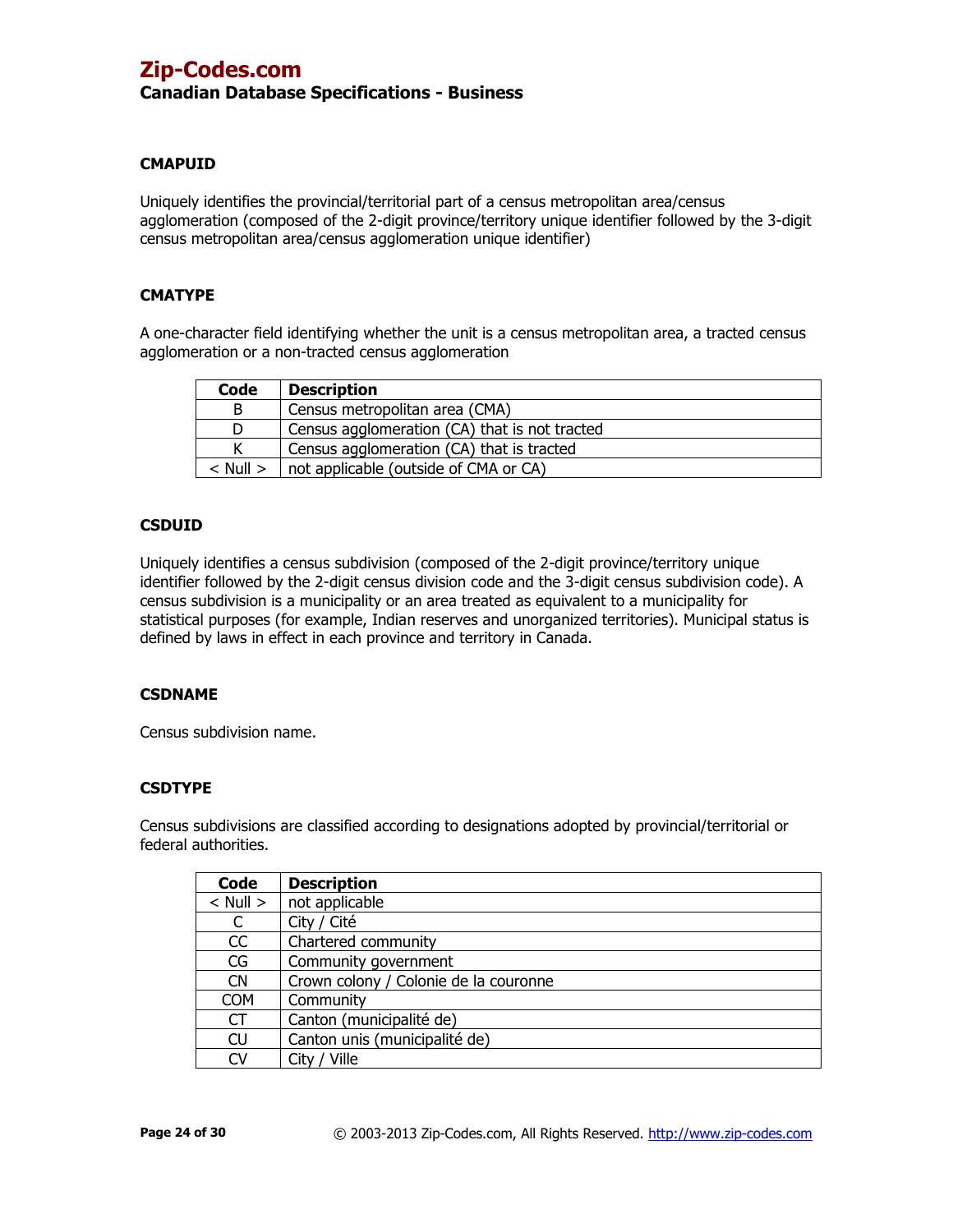| <b>CY</b>               | City                                                                   |
|-------------------------|------------------------------------------------------------------------|
| <b>DM</b>               | District municipality                                                  |
| <b>HAM</b>              | Hamlet                                                                 |
| ID                      | Improvement district                                                   |
| <b>IGD</b>              | Indian government district                                             |
| IM                      | Island municipality                                                    |
| IRI                     | Indian reserve / Réserve indienne                                      |
| <b>LGD</b>              | Local government district                                              |
| LOT                     | Township and royalty                                                   |
| М                       | Municipality / Municipalité                                            |
| <b>MD</b>               | Municipal district                                                     |
| <b>ME</b>               | Municipalité                                                           |
| <b>MU</b>               | Municipality                                                           |
| <b>NH</b>               | Northern hamlet                                                        |
| <b>NL</b>               | Nisga'a land                                                           |
| <b>NO</b>               | Unorganized / Non organisé                                             |
| <b>NV</b>               | Northern village                                                       |
| P                       | Parish / Paroisse (municipalitéde)                                     |
| PE                      | Paroisse (municipalité de)                                             |
| <b>RCR</b>              | Rural community / Communauté rurale                                    |
| <b>RDA</b>              | Regional district electoral area                                       |
| <b>RG</b>               | Region                                                                 |
| <b>RGM</b>              | Regional municipality                                                  |
| <b>RM</b>               | Rural municipality                                                     |
| <b>RV</b>               | Resort village                                                         |
| $S-E$                   | Indian settlement / Établissement indien                               |
| <b>SA</b>               | Special area                                                           |
| <b>SC</b>               | Subdivision of county municipality / Subdivision municipalité de comté |
| <b>SE</b>               | Settlement / Établissement                                             |
| <b>SET</b>              | Settlement                                                             |
| SG                      | Self-government / Autonomie gouvernementale                            |
| <b>SM</b>               | Specialized municipality                                               |
| <b>SNO</b>              | Subdivision of unorganized / Subdivision non organisée                 |
| SV                      | Summer village                                                         |
| $\overline{\mathsf{T}}$ | Town                                                                   |
| TC                      | Terres réservées aux Cris                                              |
| TI                      | Terre inuite                                                           |
| ТK                      | Terres réservées aux Naskapis                                          |
| TL                      | Teslin land                                                            |
| TP                      | Township                                                               |
| TV                      | Town / Ville                                                           |
| $\vee$                  | Ville                                                                  |
| VC                      | Village cri                                                            |
| VK                      | Village naskapi                                                        |
| VL                      | Village                                                                |
| VN                      | Village nordique                                                       |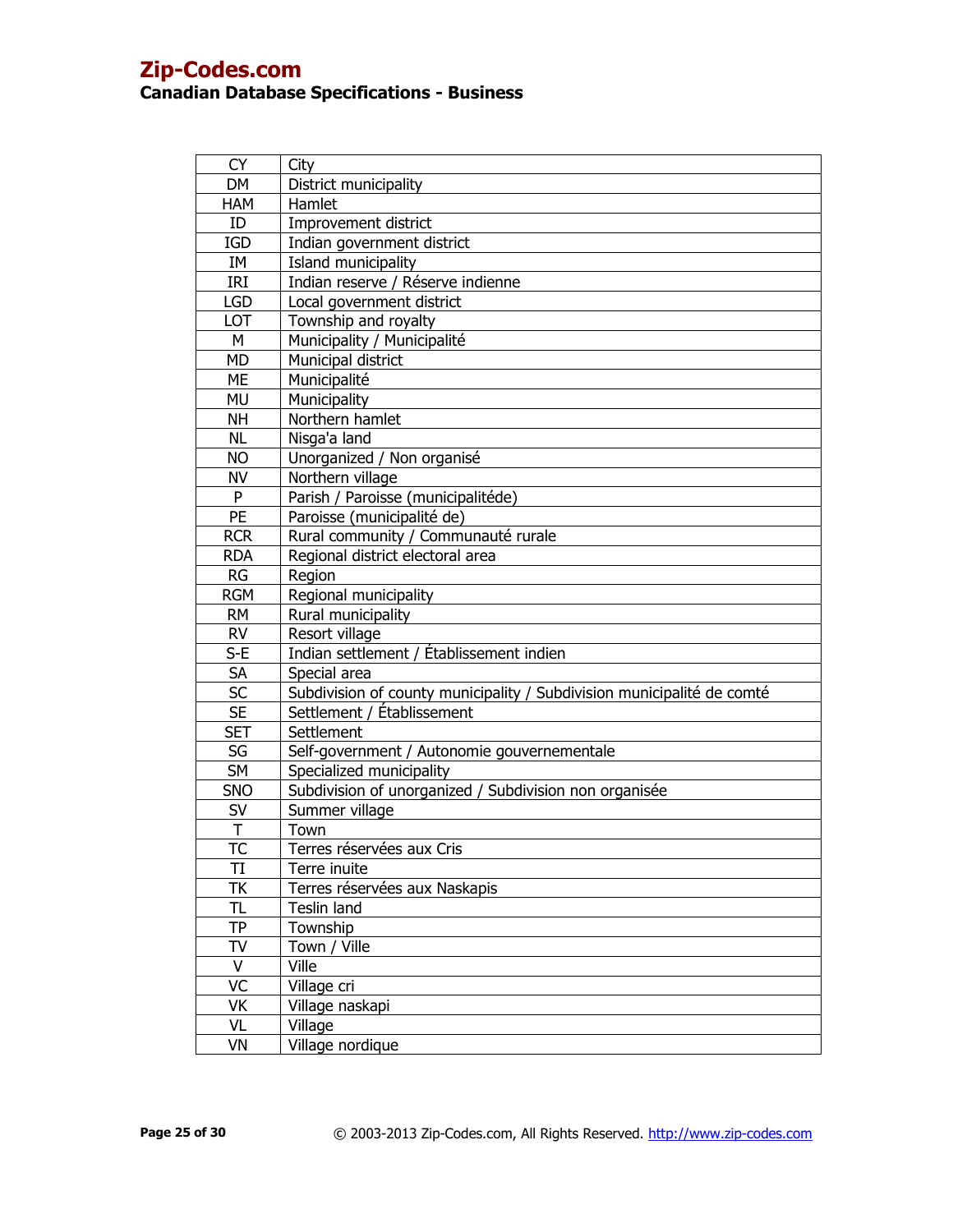### **CTUID**

Uniquely identifies a census tract within a census metropolitan area/census agglomeration (composed of the 3-digit census metropolitan area/census agglomeration unique identifier followed by the 7.2-character census tract name).

Census tracts are small, relatively stable geographic areas that usually have a population less than 10,000 as per the previous census. They are located in census metropolitan areas and in census agglomerations with a core population of 50,000 or more in the previous census.

### **CTNAME**

Every census tract is assigned a 7.2-character numeric 'name' (including leading zeros, a decimal point and trailing zeros).

### **DAUID**

Uniquely identifies a dissemination area (composed of the 2-digit province/territory unique identifier followed by the 2-digit census division code and the 4-digit dissemination area code). A dissemination area is a small area composed of one or more neighboring blocks.

#### **DPLUID**

Uniquely identifies a designated place (composed of the 2-digit province or territory unique identifier followed by the 4-digit designated place code). A designated place is usually a small community that does not meet the criteria established by Statistics Canada to be a census subdivision (an area with municipal status) or a population centre. Designated places are created by provinces and territories, in cooperation with Statistics Canada, to provide data for submunicipal areas.

### **DPLNAME**

Designated place name

### **DPLTYPE**

Designated place type

| Code       | <b>Description</b>                | <b>Province</b>                  |
|------------|-----------------------------------|----------------------------------|
| <b>CFA</b> | Class IV area                     | Nova Scotia                      |
| <b>DMU</b> | Dissolved municipality            | Ontario, Manitoba, Saskatchewan, |
|            |                                   | Alberta                          |
| <b>DPL</b> | Designated place                  | Newfoundland and Labrador        |
| IRI        | Indian reserve / Réserve indienne | <b>British Columbia</b>          |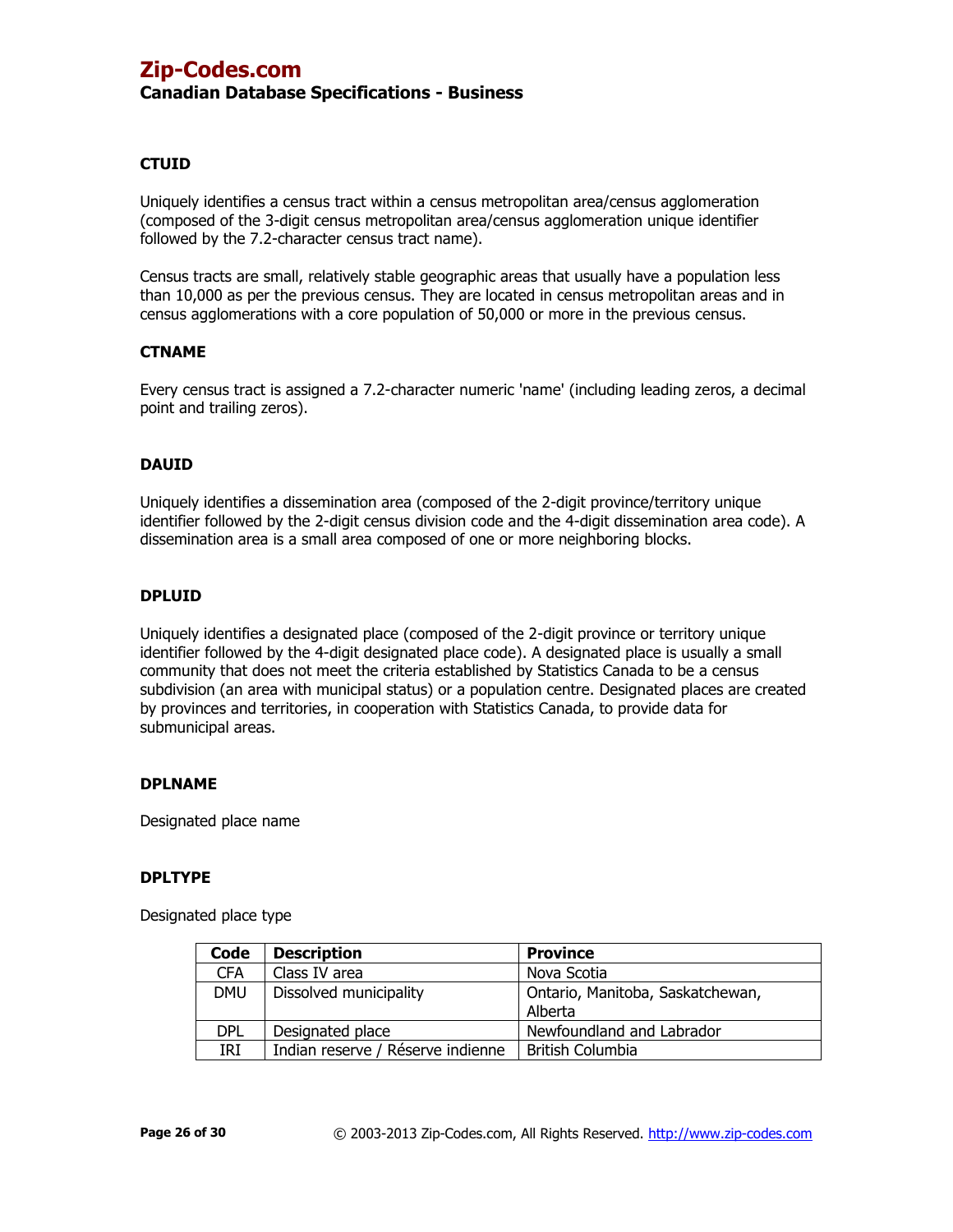| <b>IST</b> | Island trust                | <b>British Columbia</b>   |
|------------|-----------------------------|---------------------------|
| <b>LNC</b> | Localité non constituée     | <b>Ouebec</b>             |
| <b>LSB</b> | Local service board         | Ontario                   |
| <b>LSD</b> | Local service district      | <b>New Brunswick</b>      |
| <b>LUD</b> | Local urban district        | Manitoba                  |
| <b>MDI</b> | Municipalité dissoute       | Quebec                    |
| <b>MDP</b> | Municipal defined places    | Ontario                   |
| MET        | Métis settlement            | Alberta                   |
| <b>NCM</b> | Northern community          | Manitoba                  |
| <b>NVL</b> | Nisga'a village             | <b>British Columbia</b>   |
| <b>OHM</b> | Organized hamlet            | Saskatchewan              |
| <b>SE</b>  | Aboriginal settlement       | Yukon                     |
| <b>UNP</b> | Unincorporated place        | Alberta, British Columbia |
| <b>UUC</b> | Unincorporated urban centre | Manitoba                  |

### **ERUID**

Uniquely identifies an economic region (composed of the 2-digit province/territory unique identifier followed by the 2-digit economic region code). An economic region is a grouping of complete census divisions (with an exception in Ontario) created as a standard geographic area for analysis of regional economic activity.

### **ERNAME**

Economic region name.

## **FEDUID**

Uniquely identifies a federal electoral district (composed of the 2-digit province/territory unique identifier followed by the 3-digit federal electoral district code). A federal electoral district is an area represented by a Member of Parliament in the House of Commons. The federal electoral district boundaries used for the 2016 Census are based on the 2013 Representation Order. The files contain the assignment of all federal electoral districts which combined cover all of Canada. The Federal Electoral District data portray the federal electoral districts in effect on January 1, 2016.

### **FEDName**

Federal electoral district name.

### **FEDEName**

The federal electoral district name in English.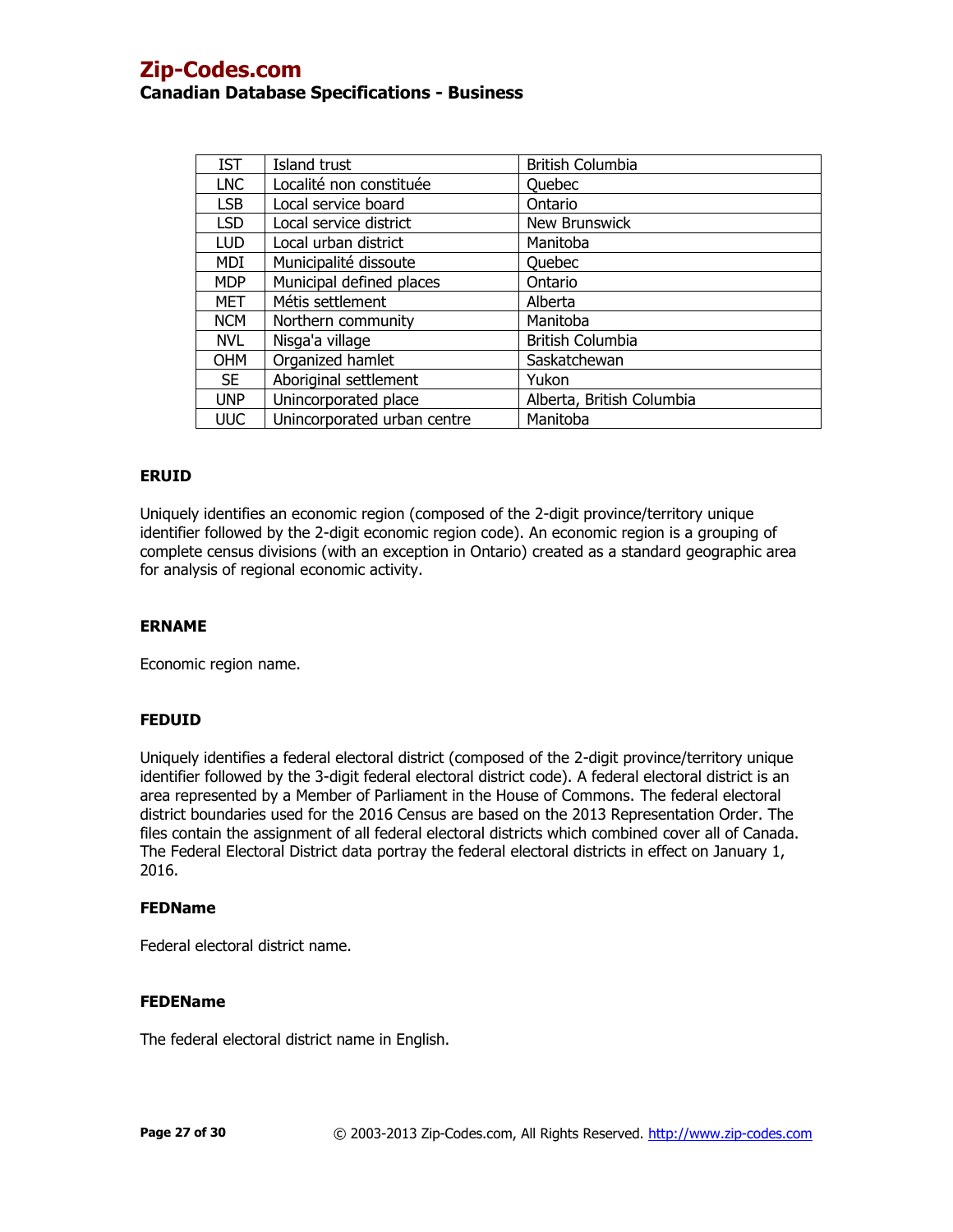# **Canadian Database Specifications - Business**

### **FEDFName**

The federal electoral district name in French.

### **PCUID**

Uniquely identifies a population centre. A population centre has a minimum population concentration of 1,000 persons and a population density of at least 400 persons per square kilometre, based on the current census population count.

### **PCClass**

Identifies whether a population centre is small, medium or large urban. Population centres are classified into three groups, depending on the size of their population:

- small population centres, with a population between 1,000 and 29,999
- medium population centres, with a population between 30,000 and 99,999
- large urban population centres, with a population of 100,000 or more.

| Code     | <b>Description</b>                              |
|----------|-------------------------------------------------|
|          | Small population centre (1,000 to 29,999)       |
|          | Medium population centre (30,000 to 99,999)     |
| $\Delta$ | Large urban population centre (100,000 or more) |

## **PCNAME**

Population centre name

## **PCPUID**

Uniquely identifies the provincial or territorial part of an population centre (composed of the 2 digit province or territory unique identifier followed by the 4-digit population centre unique identifier).

### **PCTYPE**

Population centre type. The type code indicates the relationship of the population centre to the census metropolitan area and census agglomeration structure.

| Code | <b>Description</b>                                               |
|------|------------------------------------------------------------------|
|      | Rural Area                                                       |
|      | Core inside a census metropolitan area or a census agglomeration |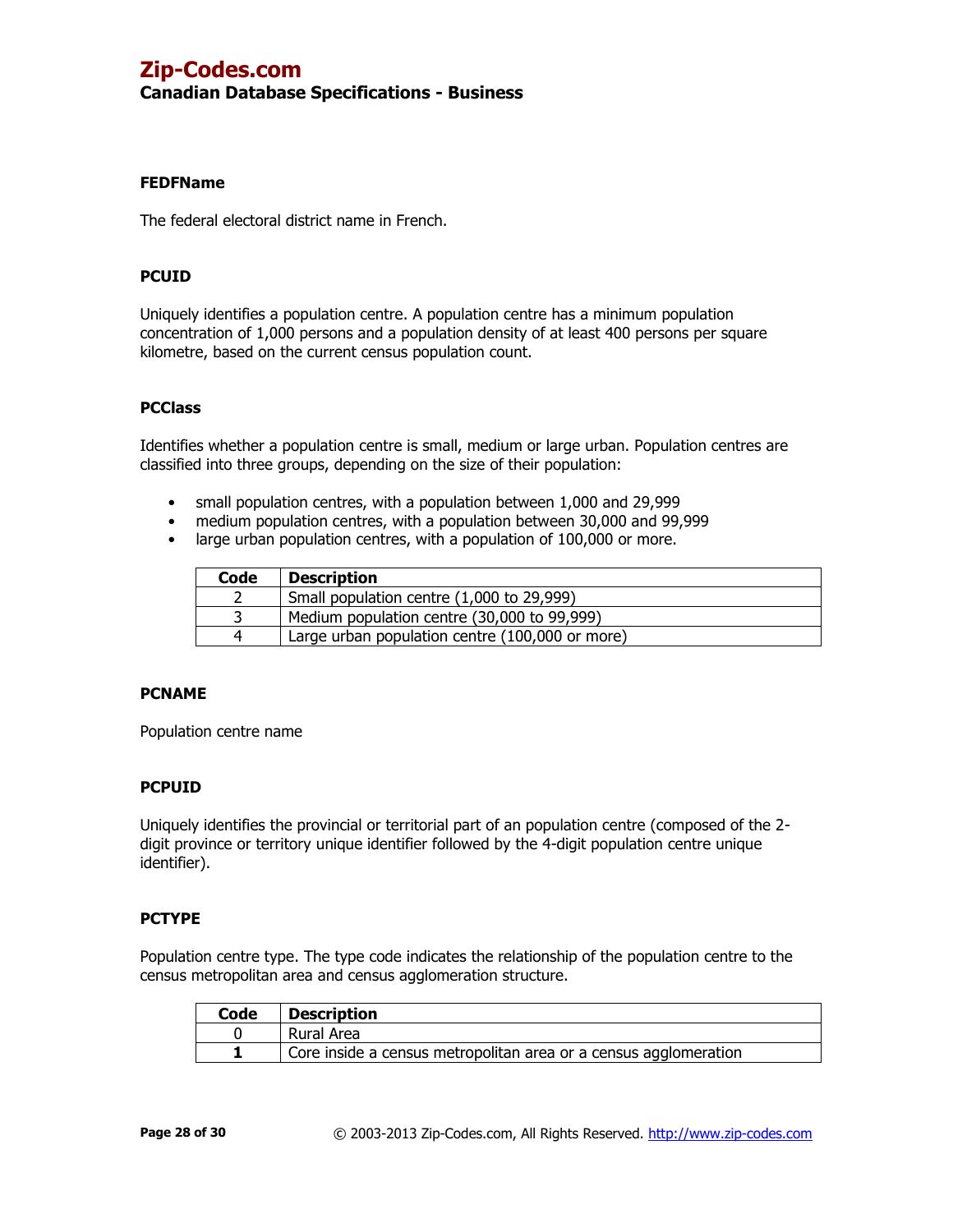| 2 | Fringe inside a census metropolitan area or a census agglomeration                |
|---|-----------------------------------------------------------------------------------|
| 4 | Population centre outside a census metropolitan area or a census<br>agglomeration |
| 6 | Secondary core inside a census metropolitan area or a census<br>agglomeration     |

### **PRUID**

Uniquely identifies a province or territory.

#### **PRNAME**

Province or territory name.

### **SACCODE**

The Statistical Area Classification code is a three-digit code that identifies which census metropolitan area (CMA), census agglomeration (CA) or census metropolitan influenced zone (MIZ) a census subdivision is a component of. The MIZ categories, which denote the degree of influence that the CMAs and/or CAs have on these zones, are: strong (code 996), moderate (code 997), weak (code 998), no influence (code 999), or the territories (code 000) where the classification is not applicable.

| Code    | <b>Description</b>                            |
|---------|-----------------------------------------------|
| 000     | Territories, classification is not applicable |
| 001-995 | CMA or CA                                     |
| 996     | Strong                                        |
| 997     | Moderate                                      |
| 998     | Weak                                          |
| 999     | No influence                                  |

### **SACTYPE**

The Statistical Area Classification type is a one-digit code that identifies whether a census subdivision is a component of a census metropolitan area (CMA), a census agglomeration (CA), a census metropolitan influenced zone (MIZ) or in the territories.

| Code | <b>Description</b>                                                            |
|------|-------------------------------------------------------------------------------|
|      | Census subdivision within census metropolitan area                            |
|      | Census subdivision within census agglomeration with at least one census tract |
|      | Census subdivision within census agglomeration having no census tracts        |
| 4    | Census subdivision outside of census metropolitan area/census agglomeration   |
|      | area having strong metropolitan influence                                     |